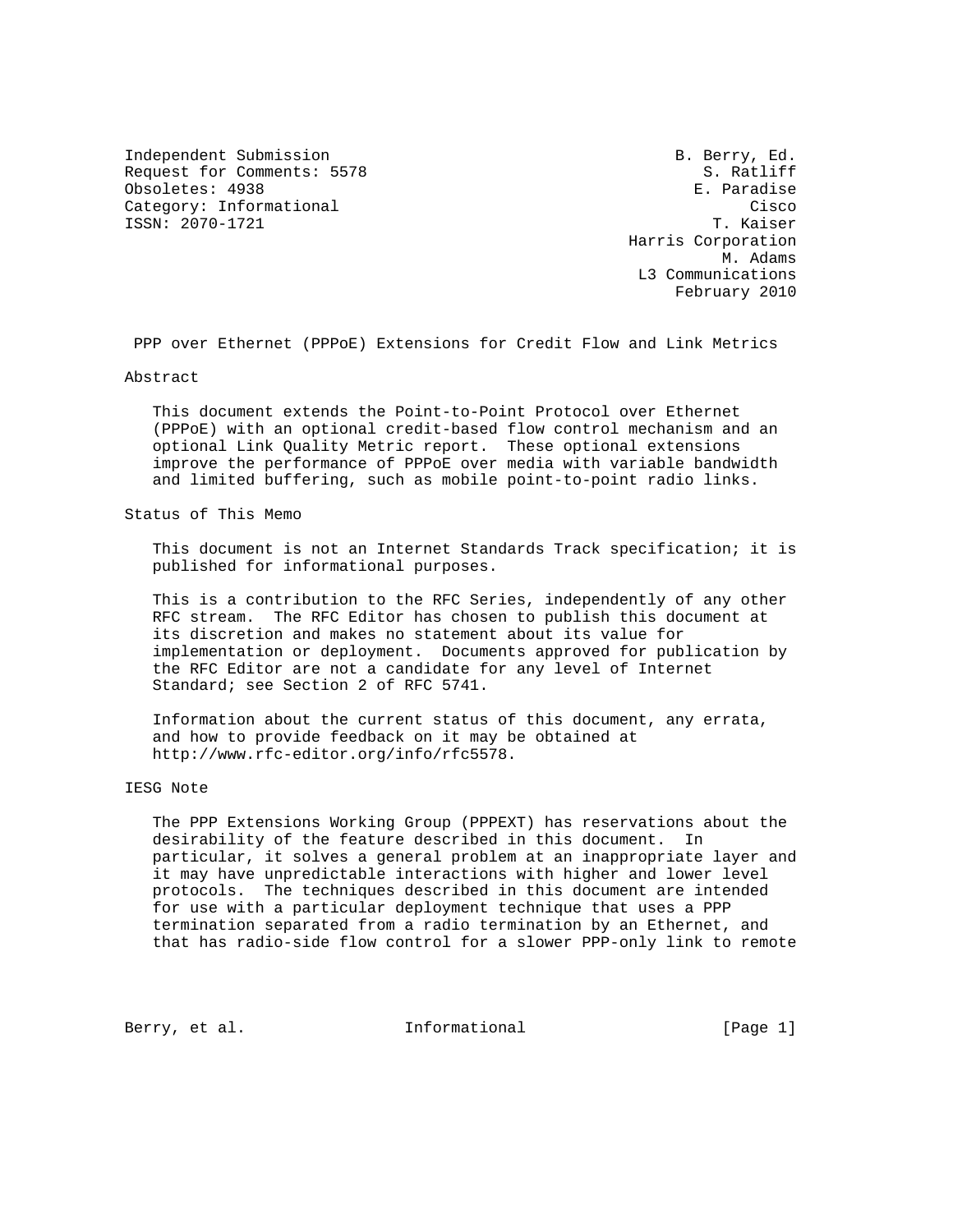nodes. Implementors are better advised to avoid split termination with inter-media protocol translation, and use standard Internet Protocol routing instead.

Copyright Notice

 Copyright (c) 2010 IETF Trust and the persons identified as the document authors. All rights reserved.

 This document is subject to BCP 78 and the IETF Trust's Legal Provisions Relating to IETF Documents (http:trustee.ietf.org/license-info) in effect on the date of publication of this document. Please review these documents carefully, as they describe your rights and restrictions with respect to this document.

## Table of Contents

|   | 3.2.1. PPPOE Active Discovery Request (PADR) 9        |
|---|-------------------------------------------------------|
|   | 3.2.2. PPPoE Active Discovery Session-Confirmation    |
|   |                                                       |
|   | 3.2.3. PPPoE Active Discovery Session-Grant (PADG) 13 |
|   | 3.2.4. PPPOE Active Discovery Session-Credit          |
|   |                                                       |
|   | 3.2.5. PPPoE Active Discovery Quality (PADQ) 16       |
|   |                                                       |
|   |                                                       |
| 5 |                                                       |
|   |                                                       |
| 7 |                                                       |
|   |                                                       |
|   |                                                       |
|   |                                                       |
|   |                                                       |
|   | Appendix A. Examples of Session Credit Flows 22       |

Berry, et al. 1nformational [Page 2]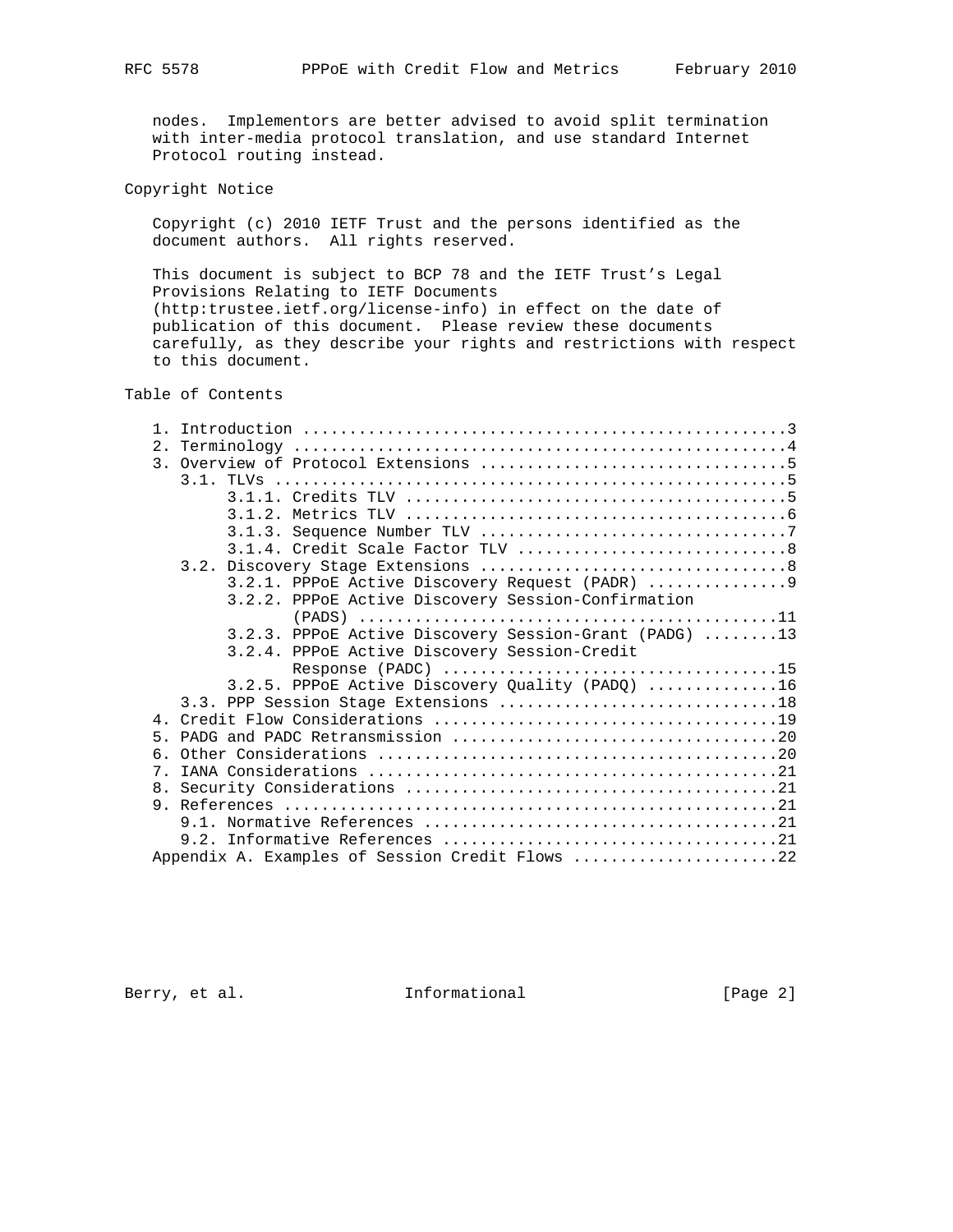### 1. Introduction

 PPP over Ethernet (PPPoE) [2] is a protocol for establishing and encapsulating sessions between Hosts (Clients) and traffic-access aggregators (Servers) for PPP [1] transport over real or emulated Ethernet. PPPoE works well when both session endpoints have similar bandwidth, forwarding, and buffering capabilities that do not vary over time. However, improvements can be made for applications with variable bandwidth and limited buffering. This document addresses these improvements with optional extensions to PPPoE that support credit-based session flow control and session-based link metric quality reports.

 These extensions are designed to support radio systems that exhibit point-to-point waveforms. The diagram below is used to illustrate the improvement that these extensions address. When the local Client (Radio) detects the presence of a remote Radio neighbor, it initiates a PPPoE session with its local Server (router). The Radio also establishes a radio link connection with the remote Radio over the point-to-point RF (radio frequency) link (which is beyond the scope of this document). The remote Radio is also establishing a PPPoE session with its local Server (router). The Radios associate the two PPPoE sessions and the point-to-point radio link protocol (RLP), creating a complete data path. Now a PPP session is established via the PPP IP Control Protocol (IPCP) as described in RFC 1661. Included in this IPCP exchange is the router IP address. With the exchange of the IPCP IP addresses, each router inserts the remote IP address into its local routing tables. Note that the radio IP information is not inserted into the routing tables.

|                     | -----Local Neighbor----- |                                                           |                            | -----Remote Neighbor----          |                             |
|---------------------|--------------------------|-----------------------------------------------------------|----------------------------|-----------------------------------|-----------------------------|
| --------+<br>Server | Router $ ==== = $        | -------+<br>Radio  {~~~~~~~~~}  Radio  ======= <br>Client | $+ - - - - - - -$          | Client                            | -------<br>Router<br>Server |
| $- - - - - - - +$   |                          | $+ - - - - - - +$                                         | $+ - - - - - - +$          |                                   | -------                     |
|                     | $-PPPOE-$                |                                                           | $\vert$ ----RLP--- $\vert$ | $ $ -PPPoE-                       |                             |
|                     |                          |                                                           |                            | $-PPP$ IPCP (IP Address)--------- |                             |
|                     |                          | ---------PPP Data Session-----------                      |                            |                                   |                             |

Figure 1: PPPoE Network

Berry, et al. 1nformational [Page 3]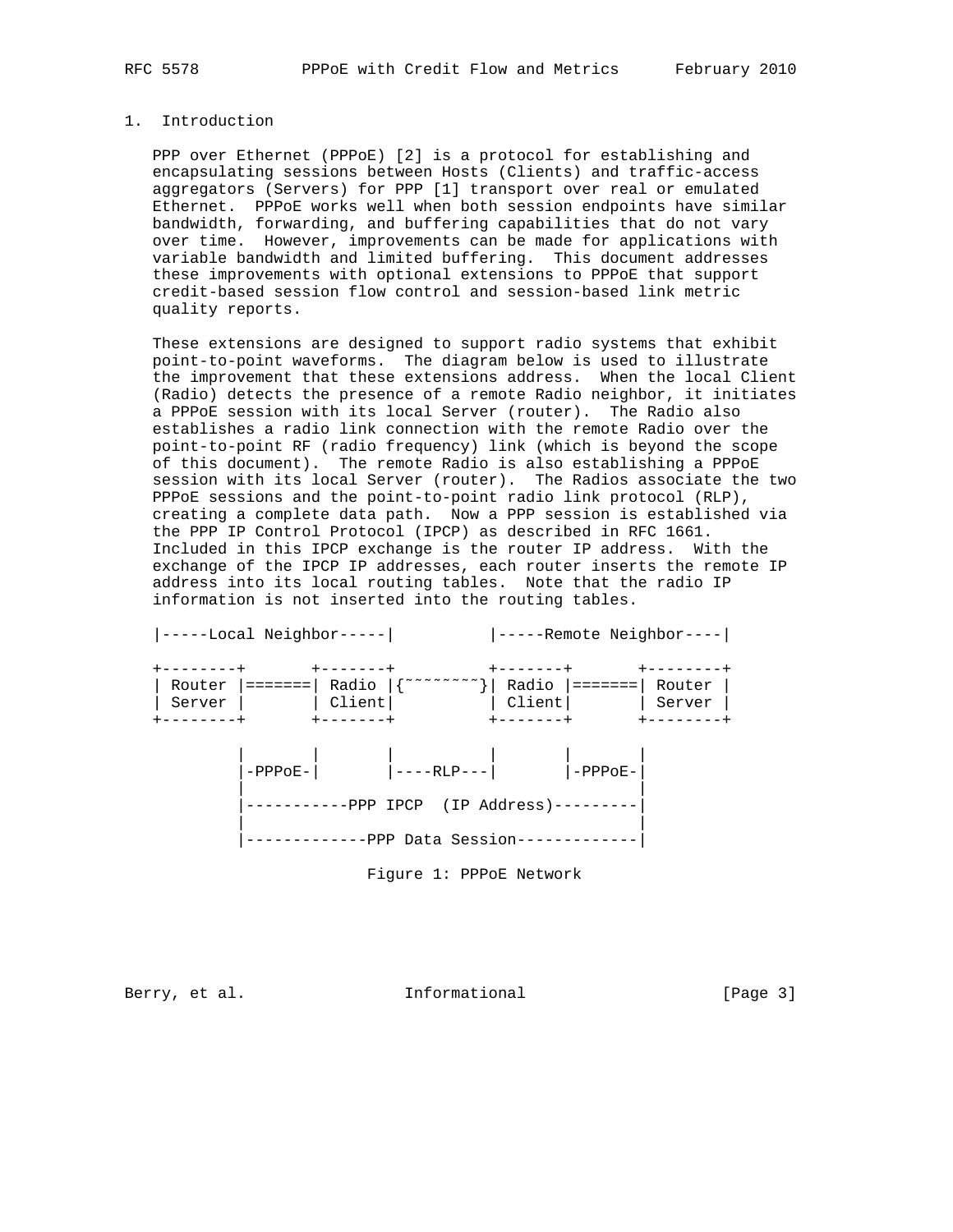The capabilities of the RF links between RLP neighbors will vary over time due to mobility and environmental conditions as well as changes in the RF waveforms and encoding. To reflect these dynamic changes, the Radio may periodically generate Link Quality Metrics to the router. The router uses the link metric to update route costs and influence route selection. The influence upon the routing protocols is beyond the scope of this document.

 A PPPoE Client implementation can be found at [3]. It is open source (GNU GPLv2 -- General Public License).

2. Terminology

 Access Concentrator The RFC 2516 term used to describe the Server. This document uses the terms Router or Server instead.

- BCN Backward Credit Notification. The BCN represents the number of remaining credits at the local node that were granted by peer node. The local node uses these credits to transmit payload back to the peer node. BCN ranges from 0-65535.
- CDR The Current Datarate.
- FCN Forward Credit Notification. The FCN represents the credits that the local node is granting to the peer node. The peer node uses these granted credits to transmit payload back to the local node. FCN ranges from 0-65535.
- Gbit/s gigabits (1,000,000,000) per second.
- Host The RFC 2516 term used to describe the Server. This document uses the terms Radio or Client.
- kbit/s kilobits (1,000) per second.
- LCP PPP Link Control Protocol, RFC 1661.
- Mbit/s megabits (1,000,000) per second.
- MDR The Maximum Datarate.
- NCP PPP Network Control Protocol, RFC 1661.
- RLP Radio Link Protocol.
- TAG The RFC 2516 PPPoE synonym for TLV. This document uses TLV.

Berry, et al.  $\qquad \qquad$  Informational [Page 4]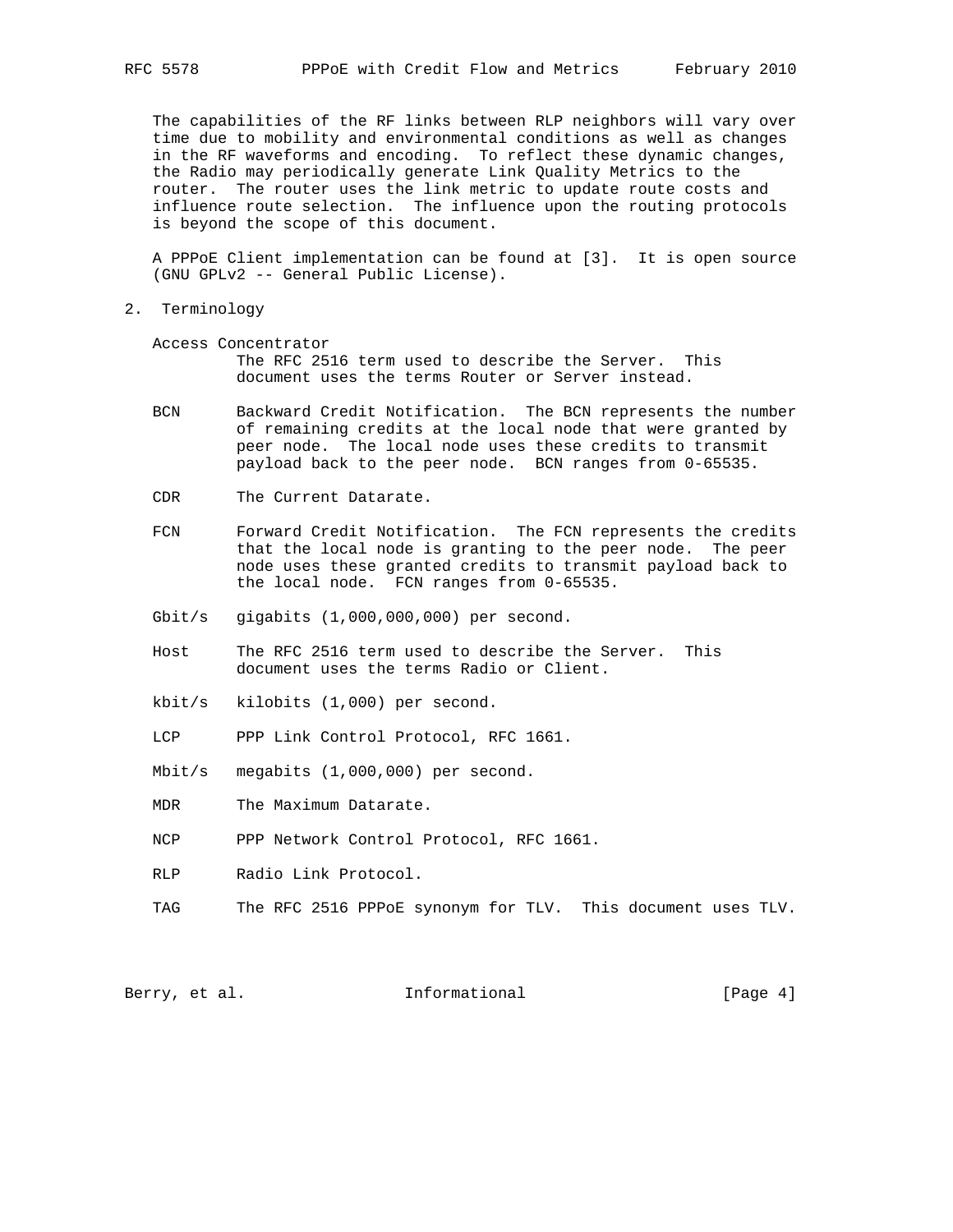Tbit/s terabits (1,000,000,000,000) per second.

TLV Type-Length-Value.

3. Overview of Protocol Extensions

 The extensions consist of optional TLVs as well as enhanced and newly defined Discovery packets. The enhancements are applied to the Discovery Stage and the PPP Session Stage.

3.1. TLVs

The new TLVs are listed in the table below:

 TLV TLV Value Description ========================================= 0x0106 Credits TLV 0x0107 Metrics TLV 0x0108 Sequence Number TLV 0x0109 Credit Scale Factor TLV

#### 3.1.1. Credits TLV

 This TLV contains the Forward Credit Notification (FCN) and the Backward Credit Notification (BCN). The Credits TLV is optional with the PADR (PPPoE Active Discovery Request) and PADS (PPPoE Active Discovery Session-Confirmation) and required in the PADG (PPPoE Active Discovery Session Grant) and PADC (PPPoE Active Discovery Session-Credit) Discovery packets (ETHER\_TYPE=8863).

 The Credits TLV is optionally carried in the PPPoE data payload packet of the PPP Stage (ETHER\_TYPE=8864).

 The FCN represents the number of credits being granted by the local node to the peer node. The BCN represents the number of credits remaining at the local node that were granted by the peer node.

The Credits TLV is shown below:

0  $1$  2 3 0 1 2 3 4 5 6 7 8 9 0 1 2 3 4 5 6 7 8 9 0 1 2 3 4 5 6 7 8 9 0 1 +-+-+-+-+-+-+-+-+-+-+-+-+-+-+-+-+-+-+-+-+-+-+-+-+-+-+-+-+-+-+-+-+ | Credits TLV = 0x0106 | TLV Length = 0x04 | +-+-+-+-+-+-+-+-+-+-+-+-+-+-+-+-+-+-+-+-+-+-+-+-+-+-+-+-+-+-+-+-+ | FCN | BCN +-+-+-+-+-+-+-+-+-+-+-+-+-+-+-+-+-+-+-+-+-+-+-+-+-+-+-+-+-+-+-+-+

Berry, et al. 10 Informational 1999 [Page 5]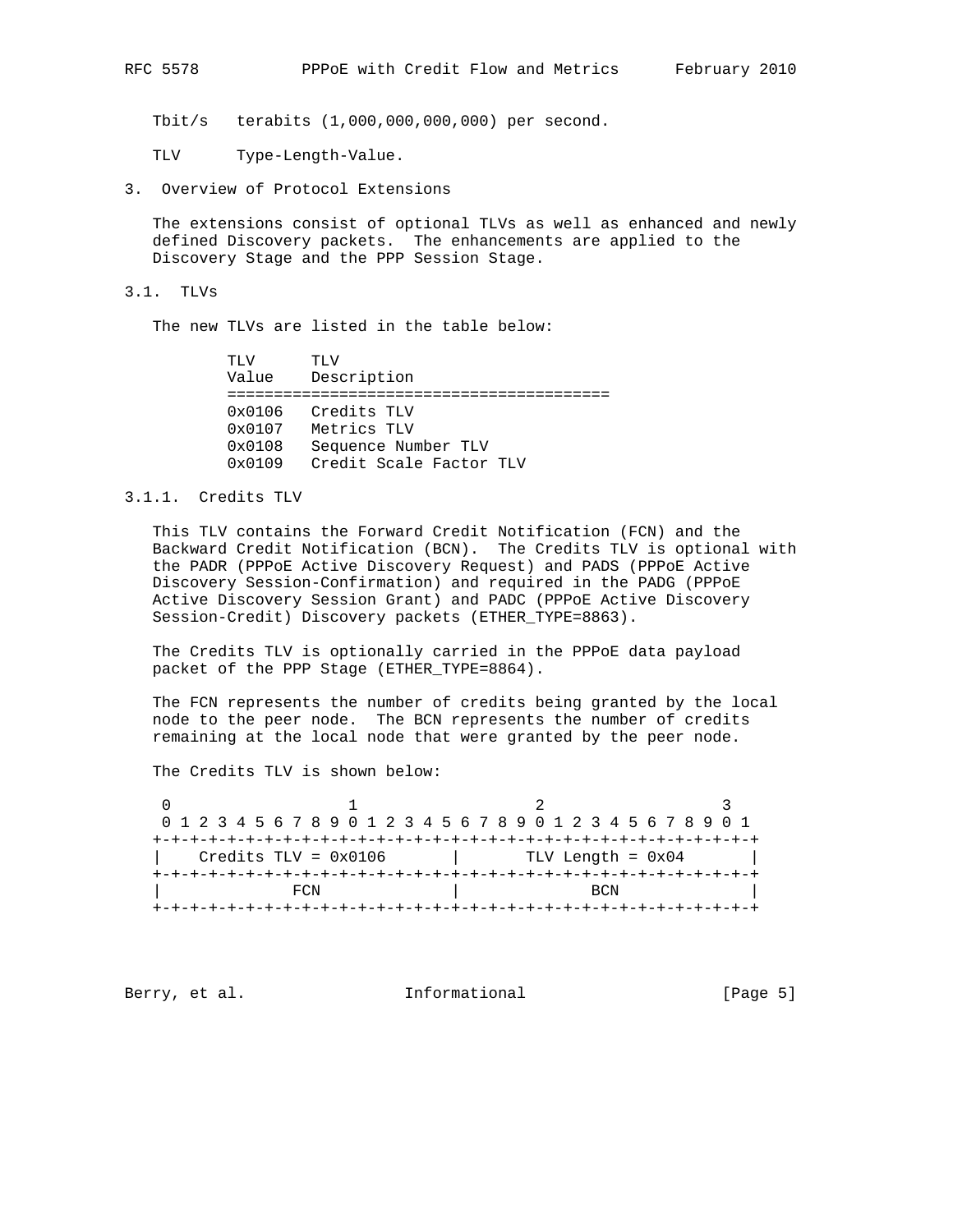These fields are transmitted in network byte order. The same byte order is used throughout the document in other structures as well.

3.1.2. Metrics TLV

 The Metrics TLV is used to report the link-quality parameters. The Metrics TLV is required with the PADQ (PPPoE Discovery Quality) Discovery packet.

The Metrics TLV contains the following fields:

 Resources - a percentage, 0-100, representing the amount of remaining or available resources, such as battery power. If resources cannot be calculated, a value of 100 should be reported.

 Relative Link Quality (RLQ) - a non-dimensional number, 0-100, representing the relative link quality. A value of 100 represents a link of the highest quality. If the RLQ cannot be calculated, a value of 100 should be reported.

 Receive only - a bit that indicates whether the link is bi directional or receive-only. A value of "1" indicates that the link is receive-only.

Reserved - reserved fields are zeroed unless otherwise specified.

CD - two bits that designate the units of the Current Datarate.

 CD Scale: 00 == kbit/s (default)  $01 == Mbit/s$  $10 == 6bit/s$  $11 == \text{Thit/s}$ 

MD - two bits that designate the units of the Maximum Datarate.

 MD Scale: 00 == kbit/s (default)  $01 == Mbit/s$  $10 == 6bit/s$  $11 == \text{Tbit/s}$ 

 Current Datarate - the Current Datarate, in un-scaled units per second, achieved on the RLP link. If the Radio makes no distinction between Maximum Datarate and Current Datarate, Current Datarate should equal the Maximum Datarate. When metrics are reported, the Current Datarate must be reported. The Current Datarate must be less than or equal to the Maximum Datarate.

Berry, et al.  $\qquad \qquad$  Informational  $[Page 6]$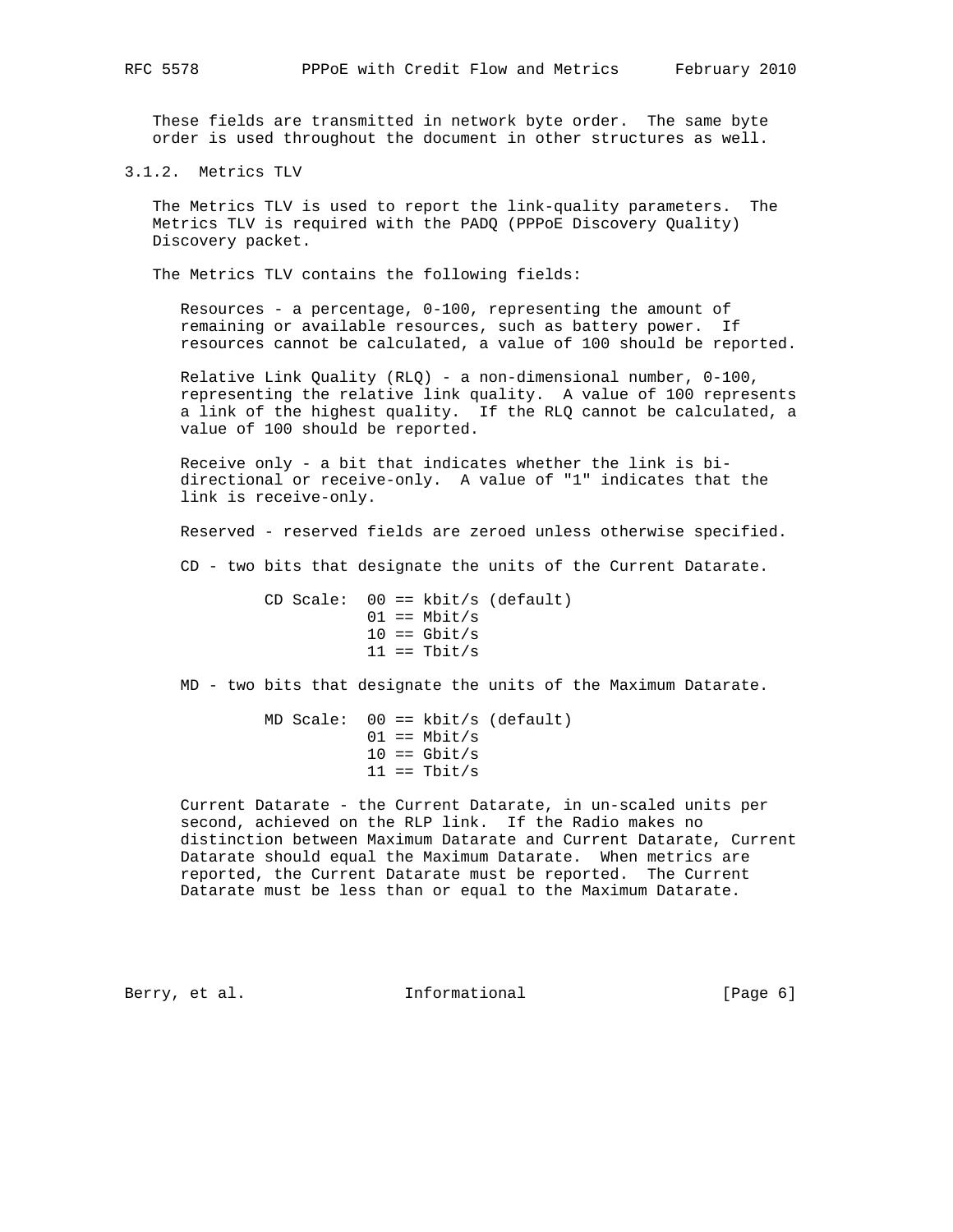Latency - the transmission delay that a packet encounters as it is transmitted over the link. This is reported in absolute delay, milliseconds. If latency cannot be calculated, a value of 0 should be reported. The calculation of latency is Radio dependent. For example, the latency may be a running average calculated from the internal queuing.

 Maximum Datarate - the maximum theoretical data rate, in un-scaled units per second, that the RLP link is capable of providing. When metrics are reported, the Maximum Datarate must be reported.

The Metrics TLV is shown below:

 $\begin{array}{ccc} 0 & 1 & 2 \end{array}$  0 1 2 3 4 5 6 7 8 9 0 1 2 3 4 5 6 7 8 9 0 1 2 3 4 5 6 7 8 9 0 1 +-+-+-+-+-+-+-+-+-+-+-+-+-+-+-+-+-+-+-+-+-+-+-+-+-+-+-+-+-+-+-+-+ Metrics TLV = 0x0107 | TLV Length = 0x0A +-+-+-+-+-+-+-+-+-+-+-+-+-+-+-+-+-+-+-+-+-+-+-+-+-+-+-+-+-+-+-+-+ | Reserved | MD| CD|R| RLQ | Resources | +-+-+-+-+-+-+-+-+-+-+-+-+-+-+-+-+-+-+-+-+-+-+-+-+-+-+-+-+-+-+-+-+ Latency (MS) | Current Datarate +-+-+-+-+-+-+-+-+-+-+-+-+-+-+-+-+-+-+-+-+-+-+-+-+-+-+-+-+-+-+-+-+ | Maximum Datarate +-+-+-+-+-+-+-+-+-+-+-+-+-+-+-+-+

3.1.3. Sequence Number TLV

 This TLV is used to carry a unique 16-bit sequence number in order to identify a specific request and the associated response. The sequence number should be initialized to zero and incremented by one for each new request. For retransmitted packets, the same sequence number that was used in the previous packet transmission is repeated. The PADG and PADC packets require the Sequence Number Tag.

The Sequence Number TLV is shown below:

0  $1$  2 3 0 1 2 3 4 5 6 7 8 9 0 1 2 3 4 5 6 7 8 9 0 1 2 3 4 5 6 7 8 9 0 1 +-+-+-+-+-+-+-+-+-+-+-+-+-+-+-+-+-+-+-+-+-+-+-+-+-+-+-+-+-+-+-+-+ | Sequence Number TLV = 0x0108 | TLV Length = 0x02 | +-+-+-+-+-+-+-+-+-+-+-+-+-+-+-+-+-+-+-+-+-+-+-+-+-+-+-+-+-+-+-+-+ | Sequence Number | +-+-+-+-+-+-+-+-+-+-+-+-+-+-+-+-+

Berry, et al. 1nformational 1999 [Page 7]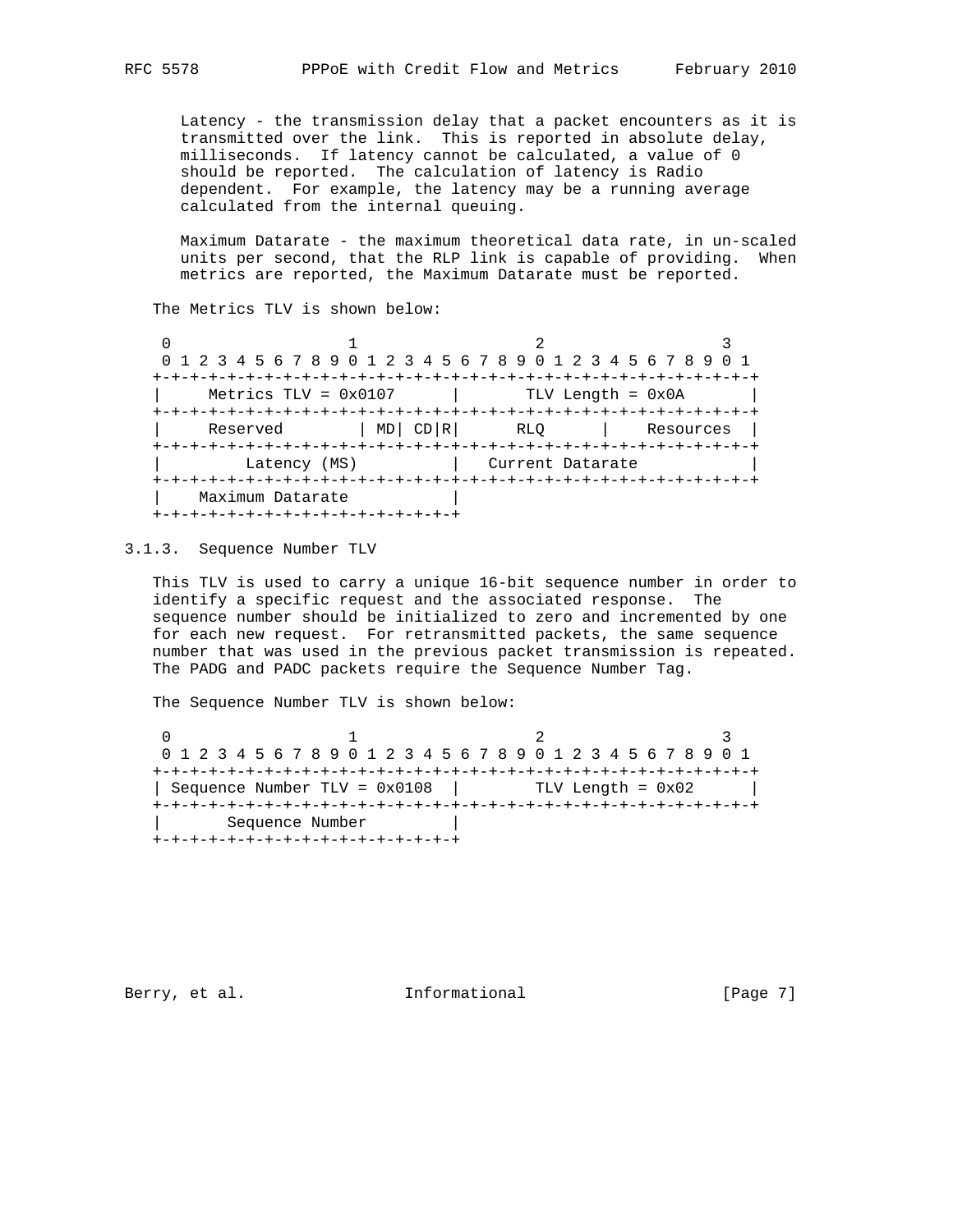## 3.1.4. Credit Scale Factor TLV

 This TLV contains the scale factor value that is to be applied to the session credit calculations. The Credit Scale Factor TLV is optional with the PADR and PADS packets. Once the session is established with specified scale factors, the scale factors are set for the entire session. The scale factor value represents the units that the local node grants to the remote node. The remote node is responsible for maintaining the credit accounting relative to the data flow back to the local node.

 The Credit Scale Factor TLV can be used to change from the default 64-byte credit unit during the PADR-PADS exchange. The credit scale factor value can range from 1 byte to 65535 bytes. A zero value is ignored and the default 64-byte unit remains set. The scale factor is set per each payload flow: peer-to-local and local-to-peer.

The Credit Scale Factor TLV is shown below:

0  $1$  2 3 0 1 2 3 4 5 6 7 8 9 0 1 2 3 4 5 6 7 8 9 0 1 2 3 4 5 6 7 8 9 0 1 +-+-+-+-+-+-+-+-+-+-+-+-+-+-+-+-+-+-+-+-+-+-+-+-+-+-+-+-+-+-+-+-+ | Credit Scale Factor =  $0x0109$  | TLV Length =  $0x02$  | +-+-+-+-+-+-+-+-+-+-+-+-+-+-+-+-+-+-+-+-+-+-+-+-+-+-+-+-+-+-+-+-+ | Scale Factor Value | +-+-+-+-+-+-+-+-+-+-+-+-+-+-+-+-+

#### 3.2. Discovery Stage Extensions

 The specifications of the PPPoE Active Discovery Request (PADR) and the PPPoE Active Discovery Session-confirmation (PADS) packets are extended to include the optional Credits TLV and the Credit Scale Factor TLV. The PPPoE Active Discovery Session-Grant (PADG) packet, the PPPoE Active Discovery Session-Credit Response (PADC), and the Quality packets are newly defined Discovery Stage packets.

Berry, et al. 1nformational [Page 8]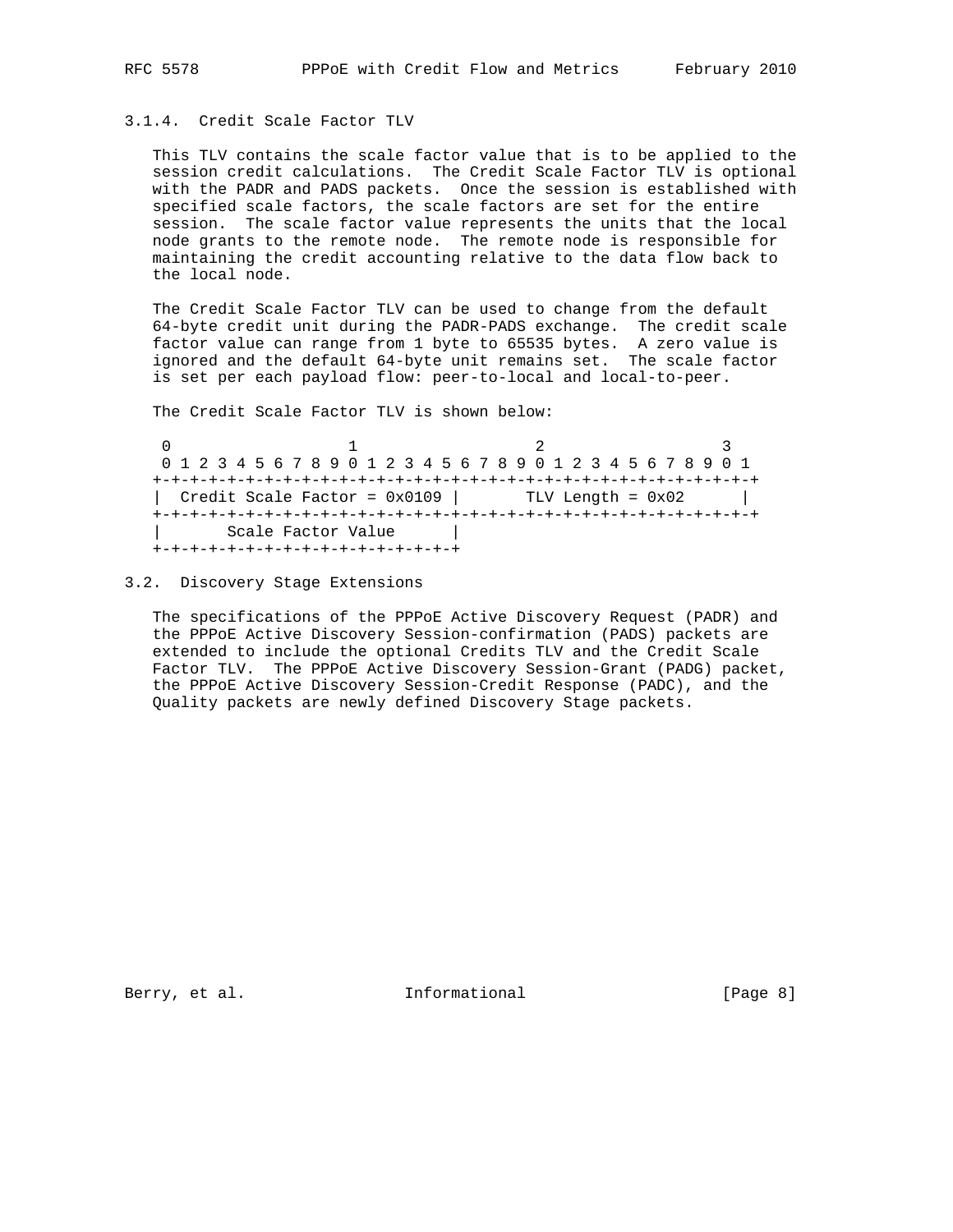| Discovery<br>Packet |          | Status                                                                    |
|---------------------|----------|---------------------------------------------------------------------------|
| PADR                | Enhanced | Optionally includes the Credits<br>TLV and the Credit Scale Factor<br>TLV |
| PADS                | Enhanced | Optionally includes the Credits<br>TLV and the Credit Scale Factor<br>TLV |
| PADG                | New      | Includes the Credits TLV and the<br>Sequence Number TLV                   |
| <b>PADC</b>         | New      | Includes the Credits TLV and the<br>Sequence Number TLV                   |
| PADO                | New      | Includes the Metrics TLV                                                  |

#### 3.2.1. PPPoE Active Discovery Request (PADR)

 The PADR packet is extended to optionally contain a single Credits TLV, indicating that the Client requests credit flow control for this session. The Credits TLV contains the Forward Credit Notification (FCN) and the Backward Credit Notification (BCN) to be applied to the PPP Session Stage. The FCN provides the initial credits granted to the Server by the Client. The BCN value is set to 0, as the Client has not yet been granted credits from the Server.

 The PADR packet is enhanced to optionally contain a single Credit Scale Factor TLV. The Credit Scale Factor TLV defines the credit scale factor value. If the Credit Scale Factor TLV is omitted, the default 64-byte value is used for the session. When the Client includes the optional Credit Scale Factor TLV in the PADR, this credit scale factor value is applied to all credit grants associated with the Client credits that are granted to the Server.

 The Server must echo the Credit Scale Factor TLV in the PADS response to confirm the credit scaling session and to designate the Server credit scaling factor. This PADS Credit Scaling Factor TLV represents the scale factor value that is applied to all credits granted from the Server to the Client.

 Once the session is established during the PADR-PADS exchange, the credit scale factor value cannot be changed.

Berry, et al. 1nformational [Page 9]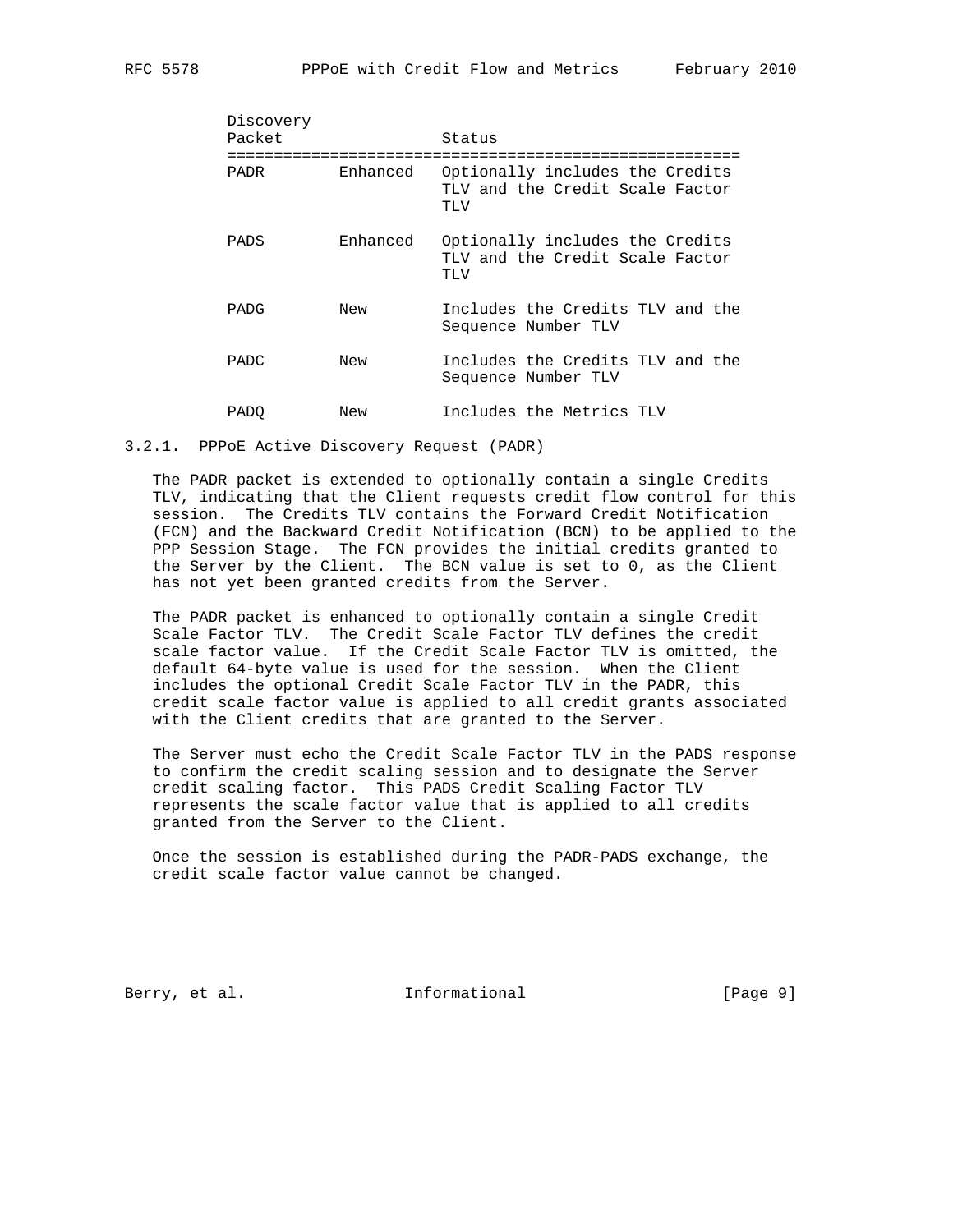A Discovery PADR packet with the optional Credits TLV is shown below:

0  $1$  2 3 0 1 2 3 4 5 6 7 8 9 0 1 2 3 4 5 6 7 8 9 0 1 2 3 4 5 6 7 8 9 0 1 +-+-+-+-+-+-+-+-+-+-+-+-+-+-+-+-+-+-+-+-+-+-+-+-+-+-+-+-+-+-+-+-+ | Access\_Concentrator\_mac\_addr | +-+-+-+-+-+-+-+-+-+-+-+-+-+-+-+-+-+-+-+-+-+-+-+-+-+-+-+-+-+-+-+-+ |Access\_Concentrator\_mac\_addr(c)| Host\_mac\_addr | +-+-+-+-+-+-+-+-+-+-+-+-+-+-+-+-+-+-+-+-+-+-+-+-+-+-+-+-+-+-+-+-+ | Host\_mac\_addr (cont) | +-+-+-+-+-+-+-+-+-+-+-+-+-+-+-+-+-+-+-+-+-+-+-+-+-+-+-+-+-+-+-+-+  $ETHER_TYPE = 0x8863$   $| v = 1 | t = 1 | CODE = 0x19$  +-+-+-+-+-+-+-+-+-+-+-+-+-+-+-+-+-+-+-+-+-+-+-+-+-+-+-+-+-+-+-+-+  $SESSION\_ID = 0x1234$   $|$  LENGTH =  $0x0C$  +-+-+-+-+-+-+-+-+-+-+-+-+-+-+-+-+-+-+-+-+-+-+-+-+-+-+-+-+-+-+-+-+ | TLV Type = 0x0101 | Metrics TLV Length = 0x00 | +-+-+-+-+-+-+-+-+-+-+-+-+-+-+-+-+-+-+-+-+-+-+-+-+-+-+-+-+-+-+-+-+ | Credits TLV = 0x0106 | TLV Length = 0x04 | +-+-+-+-+-+-+-+-+-+-+-+-+-+-+-+-+-+-+-+-+-+-+-+-+-+-+-+-+-+-+-+-+ | FCN | BCN = 0 | +-+-+-+-+-+-+-+-+-+-+-+-+-+-+-+-+-+-+-+-+-+-+-+-+-+-+-+-+-+-+-+-+

The credit units are expressed in the default 64-byte units.

Berry, et al. 10 Informational [Page 10]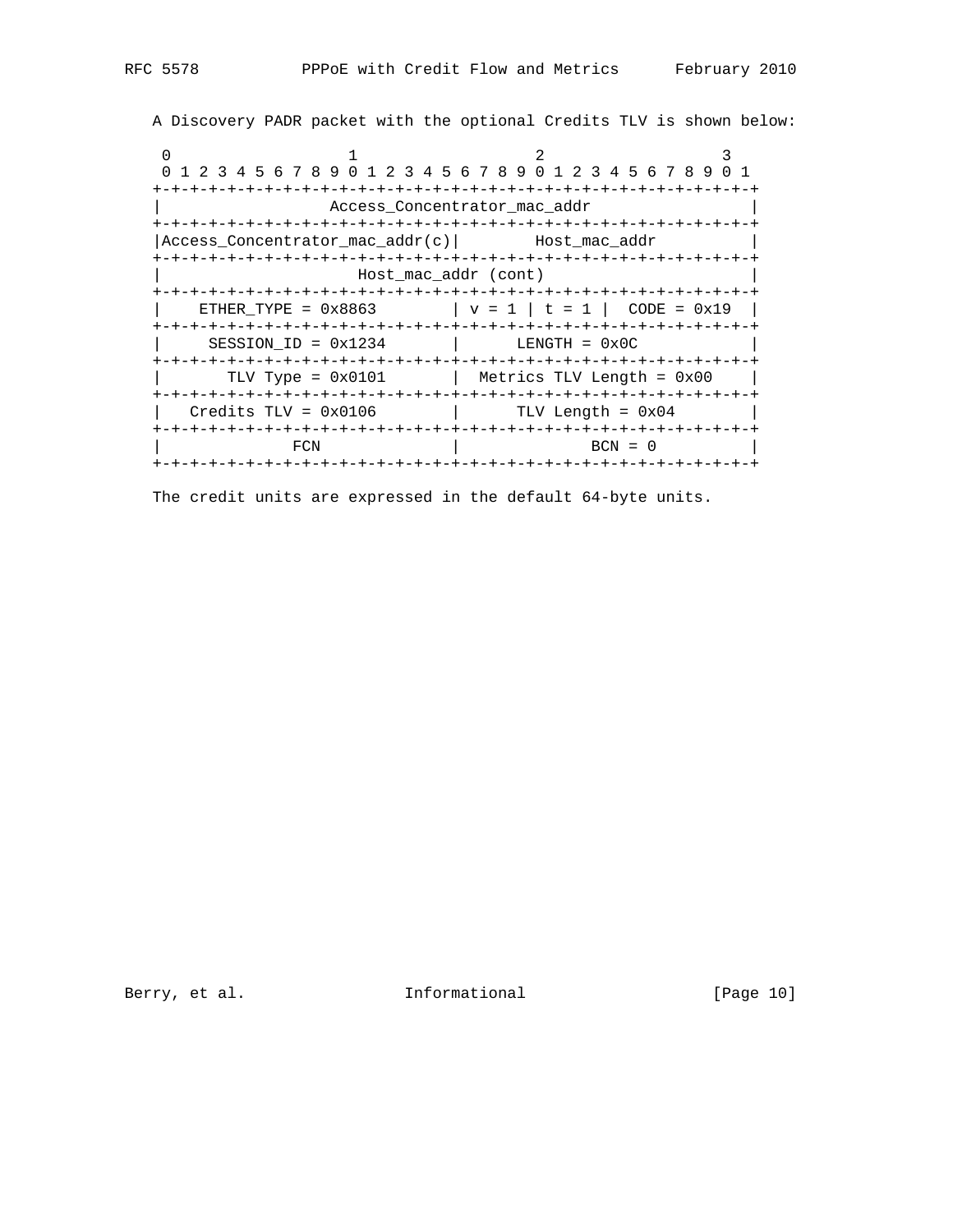A Discovery PADR packet with the optional Credits TLV and the optional Credit Scale Factor TLV is shown below:

0  $1$  2 3 0 1 2 3 4 5 6 7 8 9 0 1 2 3 4 5 6 7 8 9 0 1 2 3 4 5 6 7 8 9 0 1 +-+-+-+-+-+-+-+-+-+-+-+-+-+-+-+-+-+-+-+-+-+-+-+-+-+-+-+-+-+-+-+-+ | Access\_Concentrator\_mac\_addr | +-+-+-+-+-+-+-+-+-+-+-+-+-+-+-+-+-+-+-+-+-+-+-+-+-+-+-+-+-+-+-+-+ |Access\_Concentrator\_mac\_addr(c)| Host\_mac\_addr | +-+-+-+-+-+-+-+-+-+-+-+-+-+-+-+-+-+-+-+-+-+-+-+-+-+-+-+-+-+-+-+-+ | Host\_mac\_addr (cont) | +-+-+-+-+-+-+-+-+-+-+-+-+-+-+-+-+-+-+-+-+-+-+-+-+-+-+-+-+-+-+-+-+ | ETHER\_TYPE =  $0 \times 8863$  | v = 1 | t = 1 | CODE =  $0 \times 19$  | +-+-+-+-+-+-+-+-+-+-+-+-+-+-+-+-+-+-+-+-+-+-+-+-+-+-+-+-+-+-+-+-+  $SESSION\_ID = 0x1234$  | LENGTH =  $0x12$  +-+-+-+-+-+-+-+-+-+-+-+-+-+-+-+-+-+-+-+-+-+-+-+-+-+-+-+-+-+-+-+-+  $TLV$  Type =  $0x0101$  | TLV Length =  $0x00$  | +-+-+-+-+-+-+-+-+-+-+-+-+-+-+-+-+-+-+-+-+-+-+-+-+-+-+-+-+-+-+-+-+  $Credits TLV = 0x0106$  | TLV Length =  $0x04$  | +-+-+-+-+-+-+-+-+-+-+-+-+-+-+-+-+-+-+-+-+-+-+-+-+-+-+-+-+-+-+-+-+  $FCN$  | BCN = 0 +-+-+-+-+-+-+-+-+-+-+-+-+-+-+-+-+-+-+-+-+-+-+-+-+-+-+-+-+-+-+-+-+ | Credit Scale Factor =  $0x0109$  | TLV Length =  $0x02$  | +-+-+-+-+-+-+-+-+-+-+-+-+-+-+-+-+-+-+-+-+-+-+-+-+-+-+-+-+-+-+-+-+ | scale factor value | +-+-+-+-+-+-+-+-+-+-+-+-+-+-+-+-+

 The Credits TLV FCN value is expressed in units of the session's credit scale factor value.

#### 3.2.2. PPPoE Active Discovery Session-Confirmation (PADS)

 The Server PADS is extended to optionally contain a single Credits TLV, indicating the Forward Credit Notification (FCN) and the Backward Credit Notification (BCN) of the PPP Session Stage.

 If the Client PADR contained a Credits TLV, then the Server PADS must indicate support for credit flow control by including a Credits TLV. The PADS Credits TLV FCN represents the number of credits initially granted to the Client. The Credits TLV BCN is an echo of the number of credits that the Client had granted to the Server in the originating PADR packet.

 Exchange of the Credits TLV in the PADR and PADS indicates that credit flow control is supported by both the Server and the Client for the designated PPP Session Stage. This is binding and must be

Berry, et al. 10 1nformational [Page 11]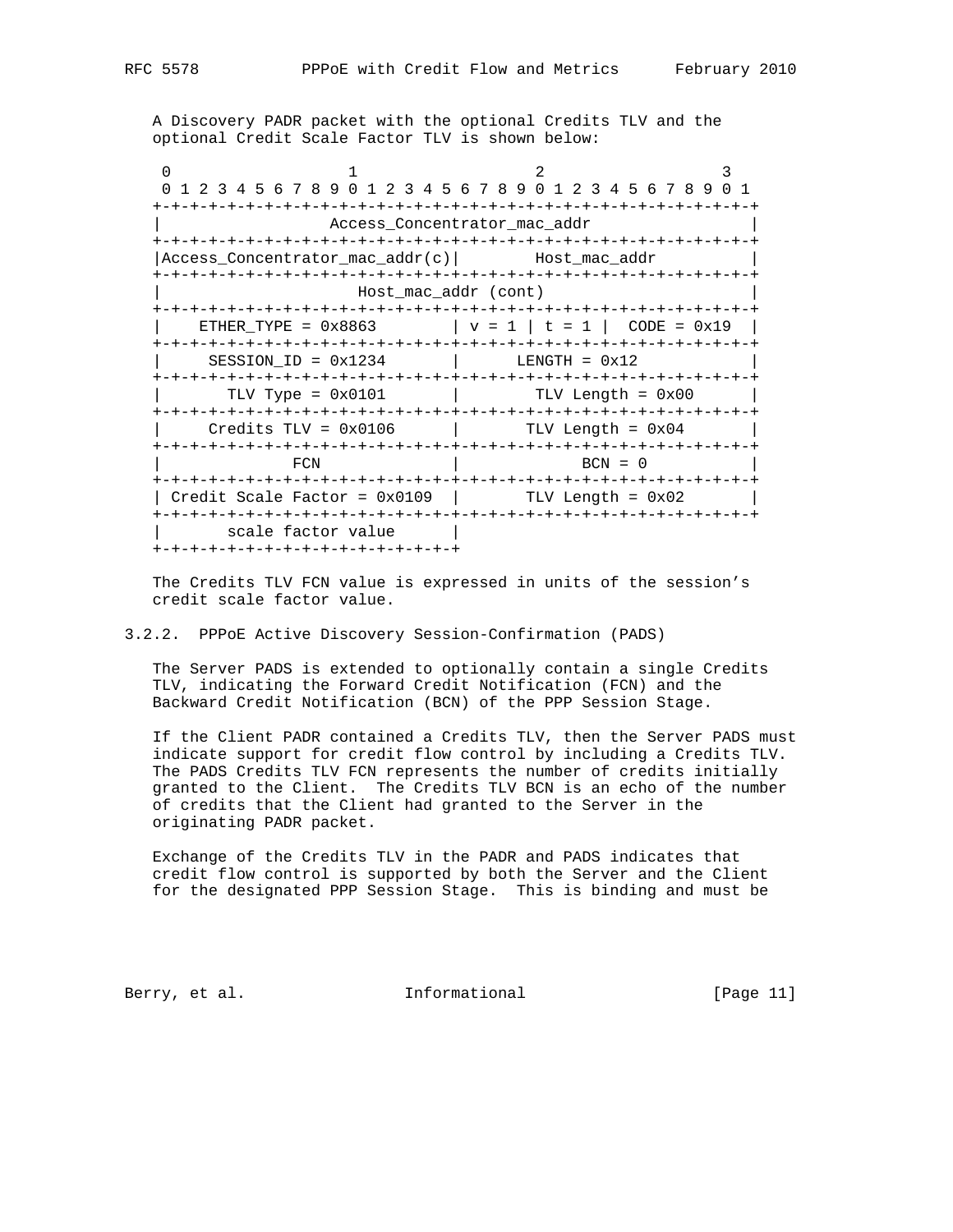followed for the entire duration of the PPP Session Stage. A session's credit binding must be established prior to any other credit indications being exchanged.

 The Server PADS should only include the Credits TLV in response to a Client PADR that included the Credits TLV. If the Server does not support credit flow, it should not include the Credits TLV in its PADS response. The Client must terminate a credit-based session that cannot be supported by the Server. A Credits TLV transmitted outside an established credit-based session must be ignored.

 The Server PADS is enhanced to optionally contain a single Credit Scale Factor TLV. The Credit Scale Factor TLV defines the credit scale unit value. The Credit Scale Factor TLV must be included if it was included in the Client PADR. If the Credits TLV was not included in the originating PADR, it must be omitted, indicating that the 64-byte default is used for the directional flow. This credit scale factor is applied to Server grants to the Client.

A Discovery PADS packet with the optional Credits TLV is shown below:

|                                 | 0 1 2 3 4 5 6 7 8 9 0 1 2 3 4 5 6 7 8 9 0 1 2 3 4 5 6 7 8 9 0 1 |  |
|---------------------------------|-----------------------------------------------------------------|--|
|                                 |                                                                 |  |
|                                 | Access Concentrator mac addr                                    |  |
|                                 |                                                                 |  |
| Access Concentrator mac addr(c) | Host mac addr                                                   |  |
|                                 |                                                                 |  |
|                                 | Host mac addr (cont)                                            |  |
|                                 |                                                                 |  |
| ETHER TYPE = $0 \times 8863$    | $ v = 1   t = 1  $<br>$CODE = 0x65$                             |  |
|                                 |                                                                 |  |
| SESSION ID = $0x1234$           | $LENGTH = 0x0C$                                                 |  |
|                                 |                                                                 |  |
| TLV Type = $0 \times 0101$      | TLV Length = 0x00                                               |  |
|                                 |                                                                 |  |
| $Credits TLV = 0x0106$          | $ $ TLV Length = $0x04$                                         |  |
|                                 |                                                                 |  |
| FCN                             | BCN                                                             |  |
|                                 |                                                                 |  |

The BCN is expressed in the default 64-byte units.

Berry, et al. 100 Informational [Page 12]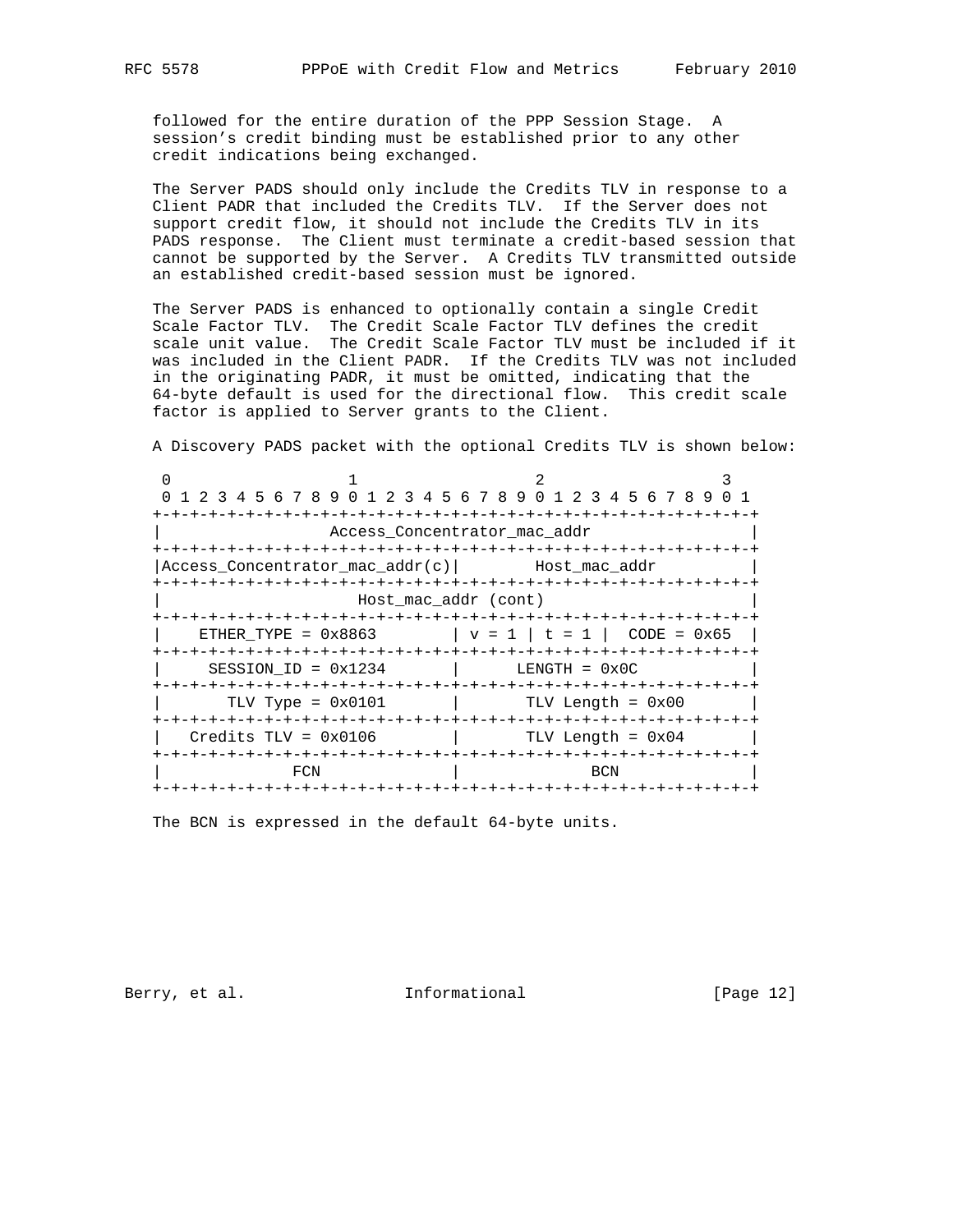A Discovery PADS packet with the optional Credits TLV and the optional Credit Scale Factor TLV is shown below:

0  $1$  2 3 0 1 2 3 4 5 6 7 8 9 0 1 2 3 4 5 6 7 8 9 0 1 2 3 4 5 6 7 8 9 0 1 +-+-+-+-+-+-+-+-+-+-+-+-+-+-+-+-+-+-+-+-+-+-+-+-+-+-+-+-+-+-+-+-+ | Access\_Concentrator\_mac\_addr | +-+-+-+-+-+-+-+-+-+-+-+-+-+-+-+-+-+-+-+-+-+-+-+-+-+-+-+-+-+-+-+-+ |Access\_Concentrator\_mac\_addr(c)| Host\_mac\_addr | +-+-+-+-+-+-+-+-+-+-+-+-+-+-+-+-+-+-+-+-+-+-+-+-+-+-+-+-+-+-+-+-+ | Host\_mac\_addr (cont) | +-+-+-+-+-+-+-+-+-+-+-+-+-+-+-+-+-+-+-+-+-+-+-+-+-+-+-+-+-+-+-+-+ | ETHER\_TYPE =  $0 \times 8863$  | v = 1 | t = 1 | CODE =  $0 \times 65$  | +-+-+-+-+-+-+-+-+-+-+-+-+-+-+-+-+-+-+-+-+-+-+-+-+-+-+-+-+-+-+-+-+  $SESSION\_ID = 0x1234$  | LENGTH =  $0x12$  +-+-+-+-+-+-+-+-+-+-+-+-+-+-+-+-+-+-+-+-+-+-+-+-+-+-+-+-+-+-+-+-+ | TLV Type = 0x0101 | TLV Length = 0x00 | +-+-+-+-+-+-+-+-+-+-+-+-+-+-+-+-+-+-+-+-+-+-+-+-+-+-+-+-+-+-+-+-+  $Credits TLV = 0x0106$  | TLV Length =  $0x04$  | +-+-+-+-+-+-+-+-+-+-+-+-+-+-+-+-+-+-+-+-+-+-+-+-+-+-+-+-+-+-+-+-+ FCN RCN +-+-+-+-+-+-+-+-+-+-+-+-+-+-+-+-+-+-+-+-+-+-+-+-+-+-+-+-+-+-+-+-+ | Credit Scale Factor =  $0x0109$  | TLV Length =  $0x02$  | +-+-+-+-+-+-+-+-+-+-+-+-+-+-+-+-+-+-+-+-+-+-+-+-+-+-+-+-+-+-+-+-+ | scale factor value | +-+-+-+-+-+-+-+-+-+-+-+-+-+-+-+-+

 The Credits TLV BCN value is expressed in units of the session scale factor value received in the PADR.

#### 3.2.3. PPPoE Active Discovery Session-Grant (PADG)

 The PPPoE Active Discovery Session-Grant (PADG) is a new packet defined in this specification. The local node (Server or Client) may send a PADG at any time after the PADR/PADS exchange to grant incremental flow control credits to a peer. The CODE field is set to 0x0A and the SESSION\_ID must be set to the unique value generated for this PPPoE Session.

 Each flow control credit corresponds to the amount of PPP payload bytes that can be sent or received. For example, if the default credit scale factor of 64 bytes is used, and 128 bytes of PPP payload data are sent, then 2 credits would be consumed. When calculating credits to consume, all credit calculations must be rounded up. If, in the previous example, 130 bytes of PPP payload data were sent, 3 credits would have been consumed.

Berry, et al. 1nformational [Page 13]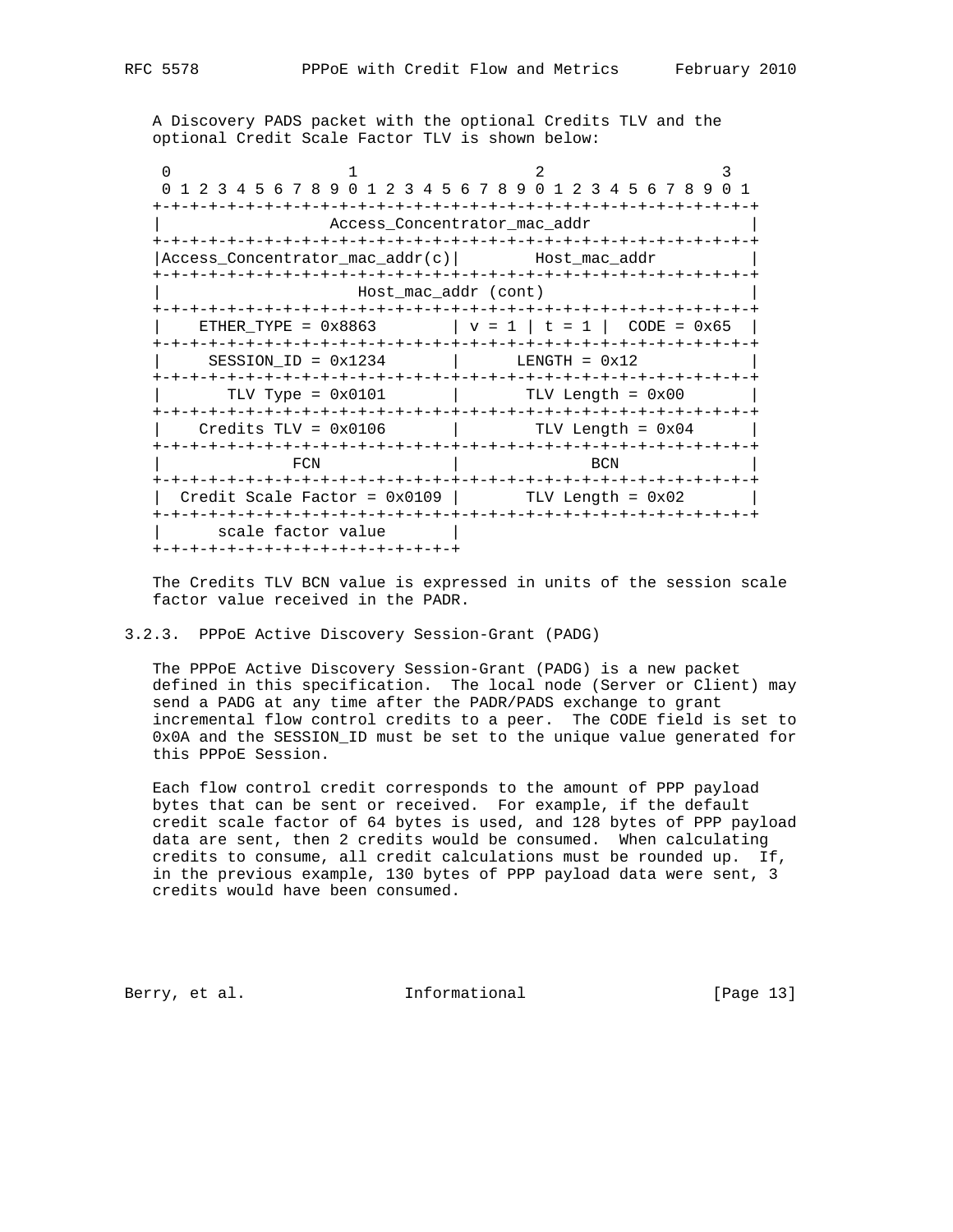When the peer receives a PADG packet, it adds the incremental credits to its working credit count and responds with a PPPoE Active Discovery Session-Credit Response (PADC) packet, indicating the accumulation of the credits. The FCN and BCN values must be scaled by the value established during session establishment in the Credit Scale Factor TLV or by the default 64-byte value prior to processing.

 The PADG packet must contain a single Credits TLV, indicating the Forward Credit Notification (FCN) and the Backward Credit Notification (BCN) of the PPPoE Session.

 The Credits TLV FCN indicates the number of incremental credits being granted to the peer by the node. A value between 1 and 0xffff represents an incremental credit grant. The peer must multiply the credit units by the credit scale factor and add these credits to its accumulated transmit credit count. A value of 0x0000 represents a NULL grant, meaning that there are no additional credits being granted.

 The Credits TLV BCN indicates the remaining absolute credits that have been granted by the peer to the local node. When the local node exhausts the BCN, it must stop transmitting payload packets.

 Once a credit has been granted, it must be honored. The largest number of incremental credits at any time is 0xffff.

 The PADG packet must contain a single Sequence Number TLV. This TLV is used to carry a unique 16-bit sequence number to uniquely identify each request. The sequence number should be initialized at zero and incremented by one for each new PADG. For retransmitted PADGs, the same sequence number that was used in the previous packet transmission is repeated.

Berry, et al. 100 Informational [Page 14]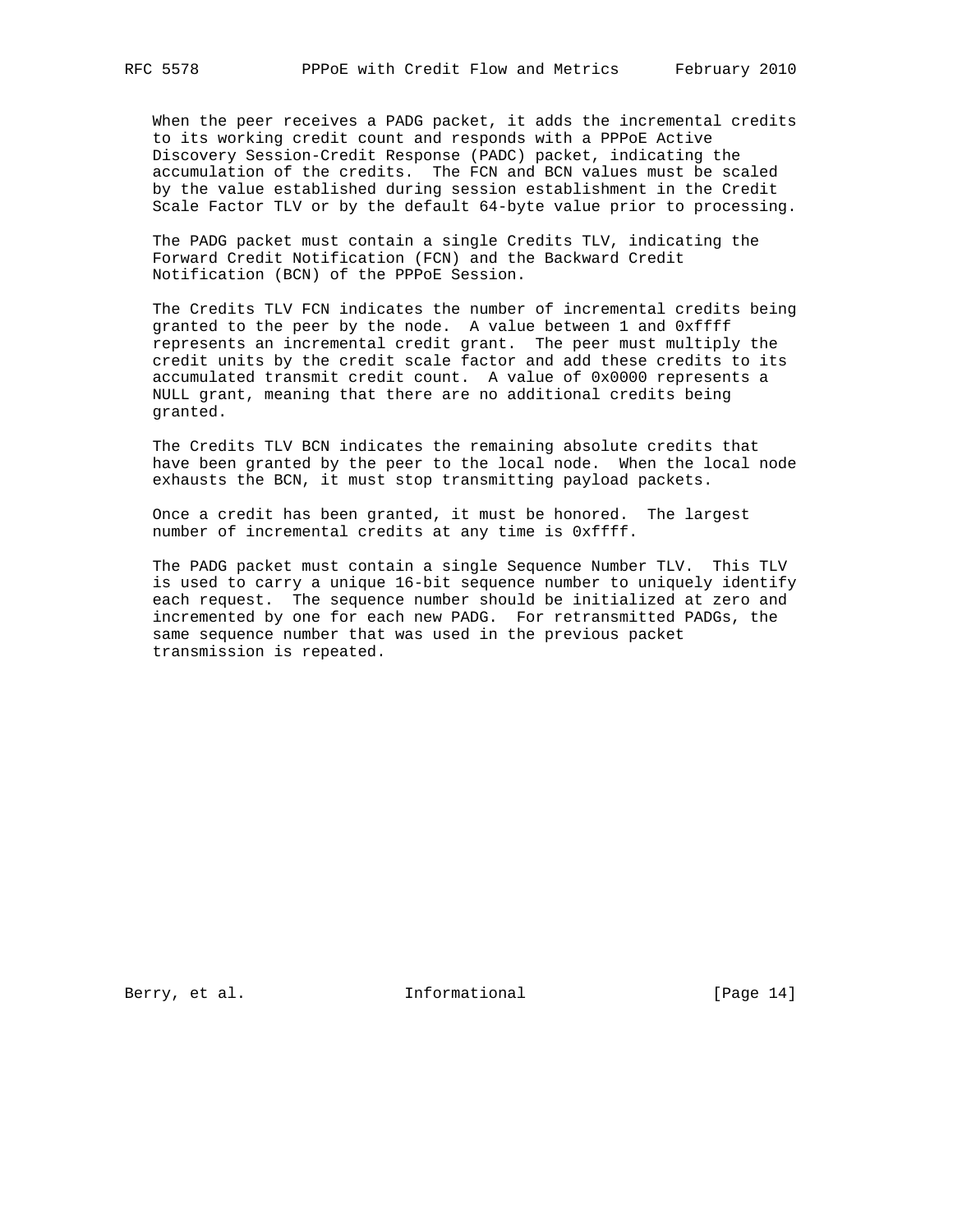A Discovery PADG packet with the Sequence Number and Credits TLVs is shown below:

0  $1$  2 3 0 1 2 3 4 5 6 7 8 9 0 1 2 3 4 5 6 7 8 9 0 1 2 3 4 5 6 7 8 9 0 1 +-+-+-+-+-+-+-+-+-+-+-+-+-+-+-+-+-+-+-+-+-+-+-+-+-+-+-+-+-+-+-+-+ | Destination\_mac\_addr | +-+-+-+-+-+-+-+-+-+-+-+-+-+-+-+-+-+-+-+-+-+-+-+-+-+-+-+-+-+-+-+-+ Destination\_mac\_addr(c) | Source\_mac\_addr +-+-+-+-+-+-+-+-+-+-+-+-+-+-+-+-+-+-+-+-+-+-+-+-+-+-+-+-+-+-+-+-+ Source mac\_addr (cont) +-+-+-+-+-+-+-+-+-+-+-+-+-+-+-+-+-+-+-+-+-+-+-+-+-+-+-+-+-+-+-+-+  $|$  ETHER\_TYPE = 0x8863  $|$  v = 1  $|$  t = 1  $|$  CODE = 0x0A  $|$  +-+-+-+-+-+-+-+-+-+-+-+-+-+-+-+-+-+-+-+-+-+-+-+-+-+-+-+-+-+-+-+-+  $SESSION\_ID = 0x1234$  | LENGTH =  $0x0E$  +-+-+-+-+-+-+-+-+-+-+-+-+-+-+-+-+-+-+-+-+-+-+-+-+-+-+-+-+-+-+-+-+ | Sequence Number TLV = 0x0108 | TLV Length = 0x02 | +-+-+-+-+-+-+-+-+-+-+-+-+-+-+-+-+-+-+-+-+-+-+-+-+-+-+-+-+-+-+-+-+ | Sequence Number | Credits TLV = 0x0106 | +-+-+-+-+-+-+-+-+-+-+-+-+-+-+-+-+-+-+-+-+-+-+-+-+-+-+-+-+-+-+-+-+ | TLV Length = 0x04 | FCN +-+-+-+-+-+-+-+-+-+-+-+-+-+-+-+-+-+-+-+-+-+-+-+-+-+-+-+-+-+-+-+-+ | BCN | +-+-+-+-+-+-+-+-+-+-+-+-+-+-+-+-+

#### 3.2.4. PPPoE Active Discovery Session-Credit Response (PADC)

 The PPPoE Active Discovery Session-Credit Response (PADC) is a new packet defined in this specification. A Server or Client must send a PADC in response to a PADG. The CODE field is set to 0x0B, and the SESSION\_ID must be set to the unique value generated for this PPPoE session.

 The PADC packet must contain a single Credits TLV, indicating the Forward Credit Notification (FCN) and the Backward Credit Notification (BCN) of the PPPoE session.

 The Credits TLV FCN represents the absolute credits remaining that have been granted to the peer by the node. The Credits TLV BCN represents the remaining absolute credits that have been granted to the local node from the peer. The FCN and BCN values must be scaled by the value established during session establishment in the Credit Scale Factor TLV or by the default 64-byte value prior to processing.

 The PADC packet must contain a single Sequence Number TLV. The sequence number must be the sequence number associated with the PADG.

Berry, et al. 10 Informational [Page 15]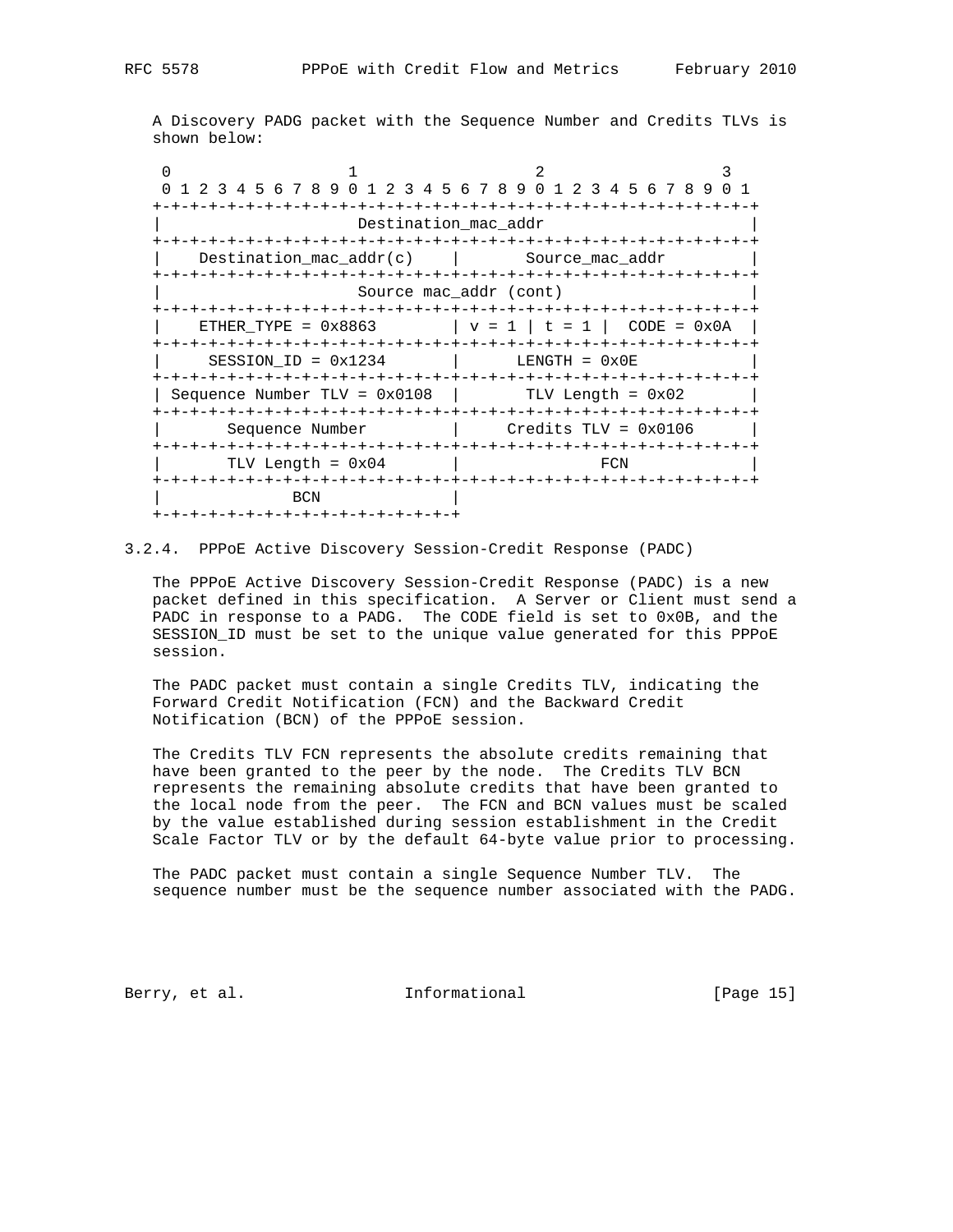A Discovery PADC packet with the Sequence Number and Credits TLV is shown below:

 $\begin{array}{ccccccc}\n0 & & & 1 & & & 2 & & 3\n\end{array}$  0 1 2 3 4 5 6 7 8 9 0 1 2 3 4 5 6 7 8 9 0 1 2 3 4 5 6 7 8 9 0 1 +-+-+-+-+-+-+-+-+-+-+-+-+-+-+-+-+-+-+-+-+-+-+-+-+-+-+-+-+-+-+-+-+ | Destination\_mac\_addr | +-+-+-+-+-+-+-+-+-+-+-+-+-+-+-+-+-+-+-+-+-+-+-+-+-+-+-+-+-+-+-+-+ Destination\_mac\_addr(c) | Source\_mac\_addr +-+-+-+-+-+-+-+-+-+-+-+-+-+-+-+-+-+-+-+-+-+-+-+-+-+-+-+-+-+-+-+-+ Source mac\_addr (cont) +-+-+-+-+-+-+-+-+-+-+-+-+-+-+-+-+-+-+-+-+-+-+-+-+-+-+-+-+-+-+-+-+  $\vert$  ETHER\_TYPE = 0x8863  $\vert$  v = 1  $\vert$  t = 1  $\vert$  CODE = 0x0B  $\vert$  +-+-+-+-+-+-+-+-+-+-+-+-+-+-+-+-+-+-+-+-+-+-+-+-+-+-+-+-+-+-+-+-+  $SESSION\_ID = 0x1234$   $|$  LENGTH =  $0x0E$  +-+-+-+-+-+-+-+-+-+-+-+-+-+-+-+-+-+-+-+-+-+-+-+-+-+-+-+-+-+-+-+-+ | Sequence Number TLV = 0x0108 | TLV Length = 0x02 | +-+-+-+-+-+-+-+-+-+-+-+-+-+-+-+-+-+-+-+-+-+-+-+-+-+-+-+-+-+-+-+-+ | Sequence Number | Credits TLV = 0x0106 | +-+-+-+-+-+-+-+-+-+-+-+-+-+-+-+-+-+-+-+-+-+-+-+-+-+-+-+-+-+-+-+-+ | TLV Length =  $0x04$  | FCN +-+-+-+-+-+-+-+-+-+-+-+-+-+-+-+-+-+-+-+-+-+-+-+-+-+-+-+-+-+-+-+-+ | BCN | +-+-+-+-+-+-+-+-+-+-+-+-+-+-+-+-+

 The FCN and BCN values are expressed in the respective units defined by the Credit Scale Factor TLV or the 64-byte default.

#### 3.2.5. PPPoE Active Discovery Quality (PADQ)

 The PPPoE Active Discovery Quality (PADQ) is a new packet defined in this specification. An Server or Client may send an optional PADQ at any time to query or report link-quality metrics.

When transmitting PPP [1] streams over wireless links through radio modems, the quality of the RF link directly affects the throughput. The PPPoE Active Discovery Quality (PADQ) packet can be used by the radio modem to report RF link metrics. The CODE field is set to 0x0C, and the SESSION\_ID must be set to the unique value generated for this PPPoE session.

 The PPPoE Active Discovery Quality (PADQ) packet can be used to query link metrics by setting the PADQ Metrics TLV Length to zero.

 The PADQ must carry a single Metrics TLV. When processing the data rates, the values must be converted using the indicated data rate units. This document enhances the Metrics TLV as described below.

Berry, et al. 1nformational [Page 16]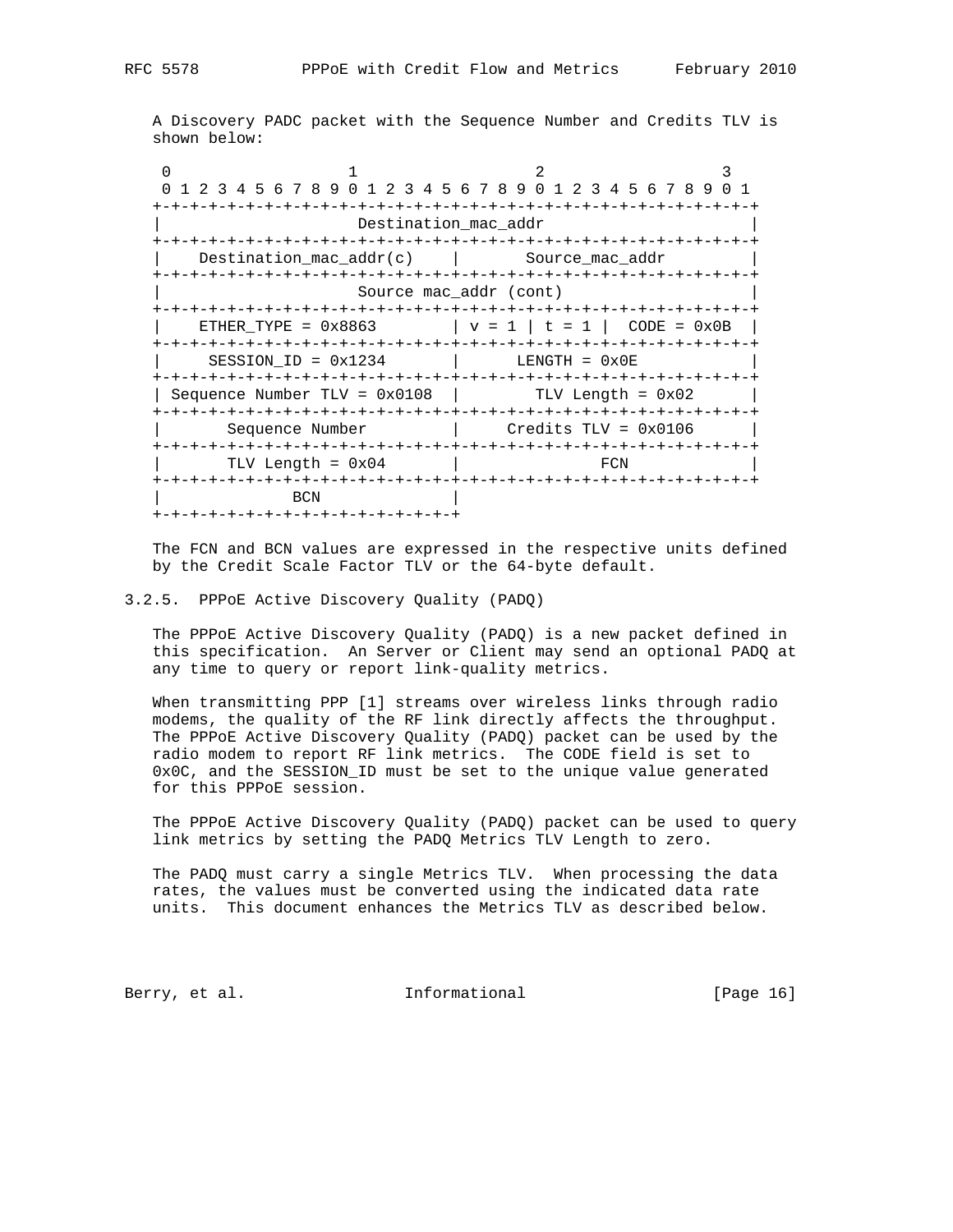A Discovery PADQ packet with the required Metrics TLV is shown below:

0  $1$  2 3 0 1 2 3 4 5 6 7 8 9 0 1 2 3 4 5 6 7 8 9 0 1 2 3 4 5 6 7 8 9 0 1 +-+-+-+-+-+-+-+-+-+-+-+-+-+-+-+-+-+-+-+-+-+-+-+-+-+-+-+-+-+-+-+-+ | Access\_Concentrator\_mac\_addr | +-+-+-+-+-+-+-+-+-+-+-+-+-+-+-+-+-+-+-+-+-+-+-+-+-+-+-+-+-+-+-+-+ |Access\_Concentrator\_mac\_addr(c)| Host\_mac\_addr +-+-+-+-+-+-+-+-+-+-+-+-+-+-+-+-+-+-+-+-+-+-+-+-+-+-+-+-+-+-+-+-+ | Host\_mac\_addr (cont) | +-+-+-+-+-+-+-+-+-+-+-+-+-+-+-+-+-+-+-+-+-+-+-+-+-+-+-+-+-+-+-+-+  $ETHER_TYPE = 0x8863$   $| v = 1 | t = 1 | CODE = 0x0C$  +-+-+-+-+-+-+-+-+-+-+-+-+-+-+-+-+-+-+-+-+-+-+-+-+-+-+-+-+-+-+-+-+ | SESSION\_ID = 0x1234 | LENGTH = 0x12 | +-+-+-+-+-+-+-+-+-+-+-+-+-+-+-+-+-+-+-+-+-+-+-+-+-+-+-+-+-+-+-+-+  $TLV$  Type =  $0x0101$  | TLV Length =  $0x00$  +-+-+-+-+-+-+-+-+-+-+-+-+-+-+-+-+-+-+-+-+-+-+-+-+-+-+-+-+-+-+-+-+  $Metrics TLV = 0x0107$  | TLV Length =  $0x0A$  +-+-+-+-+-+-+-+-+-+-+-+-+-+-+-+-+-+-+-+-+-+-+-+-+-+-+-+-+-+-+-+-+ Reserved | MD| CD|R| RLQ | Resources | +-+-+-+-+-+-+-+-+-+-+-+-+-+-+-+-+-+-+-+-+-+-+-+-+-+-+-+-+-+-+-+-+ Latency (MS) | Current Datarate +-+-+-+-+-+-+-+-+-+-+-+-+-+-+-+-+-+-+-+-+-+-+-+-+-+-+-+-+-+-+-+-+ | Maximum Datarate | +-+-+-+-+-+-+-+-+-+-+-+-+-+-+-+-+

 The Maximum Datarate and the Current Datarate are expressed in units determined by the MD and CD bits, respectively.

Berry, et al. 10 Informational [Page 17]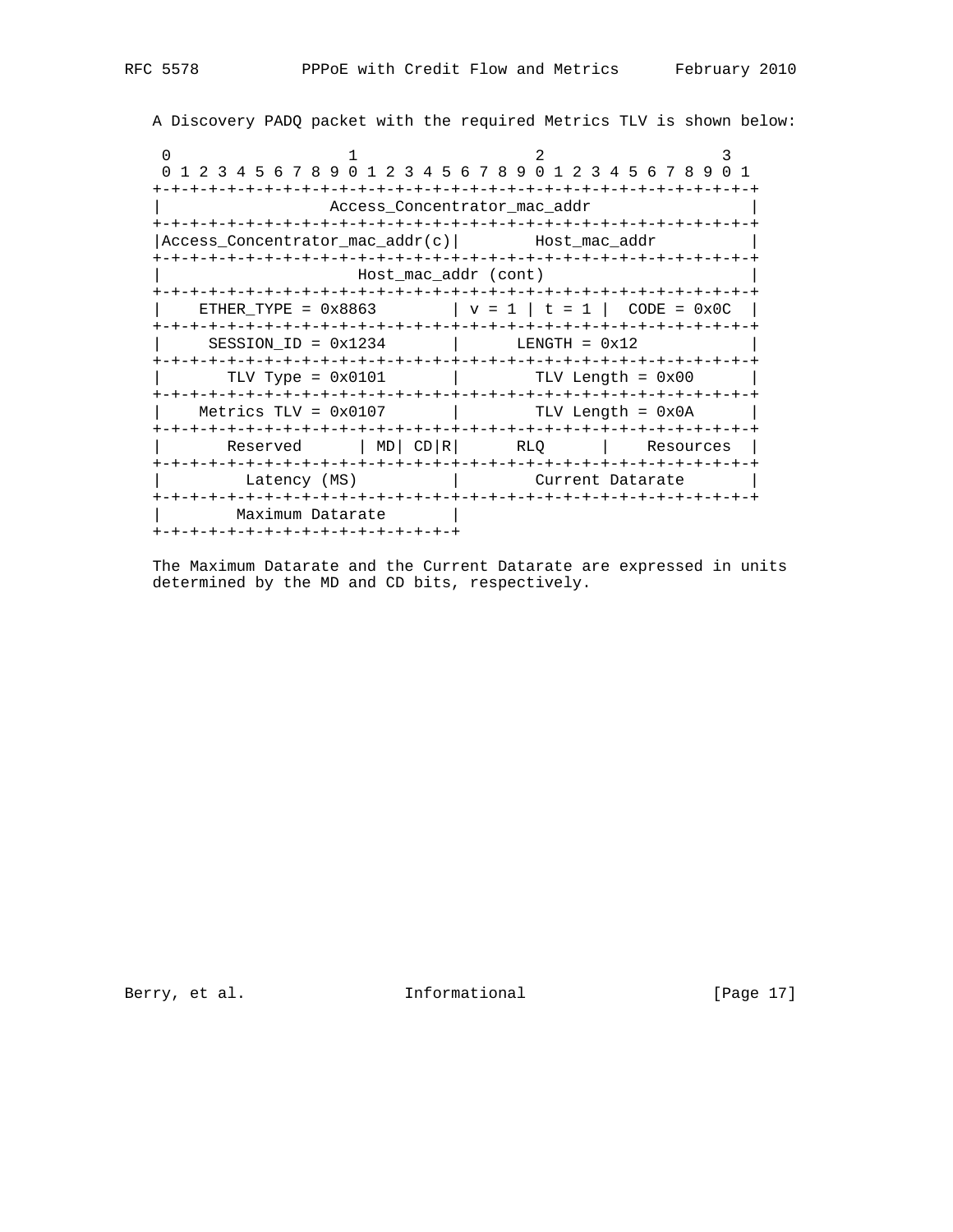A Discovery PADQ packet with a Metrics TLV Length=0 to query is shown below:

| 0 1 2 3 4 5 6 7 8 9 0 1 2 3 4 5 6 7 8 9 0 1 2 3 4 5 6 7 8 9 0 1                                                                                                                                                                                                                                                                |                      |                              |                             |  |
|--------------------------------------------------------------------------------------------------------------------------------------------------------------------------------------------------------------------------------------------------------------------------------------------------------------------------------|----------------------|------------------------------|-----------------------------|--|
|                                                                                                                                                                                                                                                                                                                                |                      |                              |                             |  |
|                                                                                                                                                                                                                                                                                                                                |                      | Access Concentrator mac addr |                             |  |
|                                                                                                                                                                                                                                                                                                                                |                      |                              |                             |  |
| Access Concentrator mac $addr(c)$ Host mac $addr$                                                                                                                                                                                                                                                                              |                      |                              |                             |  |
| --+-+-+-+-+-+-+-+-+                                                                                                                                                                                                                                                                                                            |                      |                              | -+-+-+-+-+-+-+-+-+-+-+-+-+- |  |
|                                                                                                                                                                                                                                                                                                                                | Host mac addr (cont) |                              |                             |  |
|                                                                                                                                                                                                                                                                                                                                |                      |                              |                             |  |
| ETHER_TYPE = $0x8863$ $\qquad$ $\qquad$ $\qquad$ $\qquad$ $\qquad$ $\qquad$ $\qquad$ $\qquad$ $\qquad$ $\qquad$ $\qquad$ $\qquad$ $\qquad$ $\qquad$ $\qquad$ $\qquad$ $\qquad$ $\qquad$ $\qquad$ $\qquad$ $\qquad$ $\qquad$ $\qquad$ $\qquad$ $\qquad$ $\qquad$ $\qquad$ $\qquad$ $\qquad$ $\qquad$ $\qquad$ $\qquad$ $\qquad$ |                      |                              |                             |  |
|                                                                                                                                                                                                                                                                                                                                |                      |                              |                             |  |
| SESSION ID = $0x1234$                                                                                                                                                                                                                                                                                                          |                      |                              | $LENGTH = 0x08$             |  |
|                                                                                                                                                                                                                                                                                                                                |                      |                              |                             |  |
| TLV Type = $0 \times 0101$                                                                                                                                                                                                                                                                                                     |                      |                              | $TLV$ Length = $0x00$       |  |
|                                                                                                                                                                                                                                                                                                                                |                      |                              |                             |  |
| Metrics TLV = $0 \times 0107$                                                                                                                                                                                                                                                                                                  |                      |                              | TLV Length = 0x00           |  |
|                                                                                                                                                                                                                                                                                                                                |                      |                              |                             |  |

3.3. PPP Session Stage Extensions

 The PPP Session Stage Extensions define the optional use of Credits TLV. Use of the Credits TLV in the PPP Session Stage is referred to as an in-band credit grant.

 The first field following the PPP Session Stage LENGTH must be checked. If the value is equal to the PPP Protocol identifier (0xc021), then normal packet (payload) processing occurs. When the field following the PPP Session Stage LENGTH is not the PPP Protocol identifier (0xc021), a TLV is assumed. In this case, the TLV length is subtracted from the overall payload length.

Berry, et al. 100 Informational [Page 18]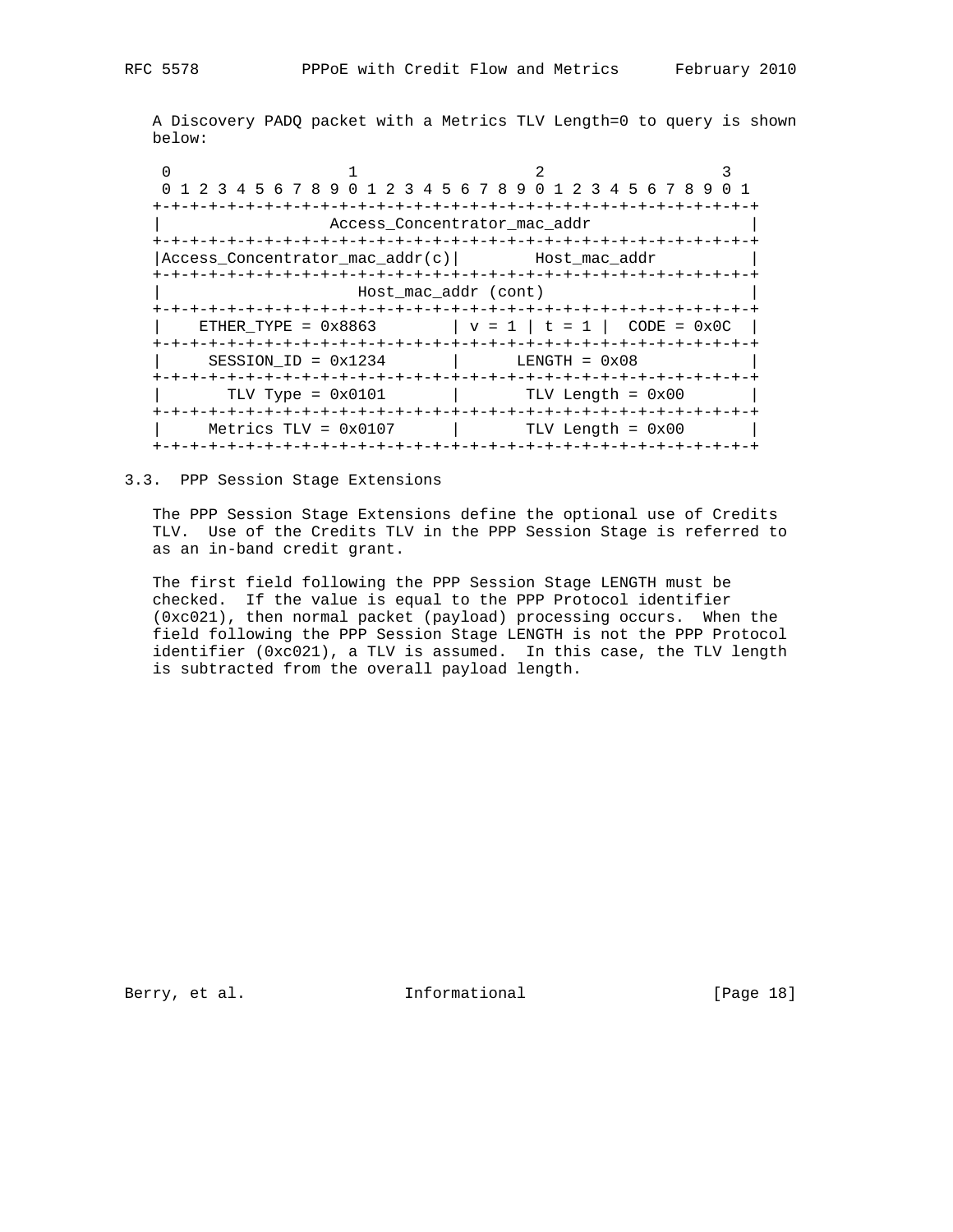A PPP LCP packet with optional Credits TLV is shown below:

0  $1$  2 3 0 1 2 3 4 5 6 7 8 9 0 1 2 3 4 5 6 7 8 9 0 1 2 3 4 5 6 7 8 9 0 1 +-+-+-+-+-+-+-+-+-+-+-+-+-+-+-+-+-+-+-+-+-+-+-+-+-+-+-+-+-+-+-+-+ | Access\_Concentrator\_mac\_addr | +-+-+-+-+-+-+-+-+-+-+-+-+-+-+-+-+-+-+-+-+-+-+-+-+-+-+-+-+-+-+-+-+ |Access\_Concentrator\_mac\_addr(c)| Host\_mac\_addr | +-+-+-+-+-+-+-+-+-+-+-+-+-+-+-+-+-+-+-+-+-+-+-+-+-+-+-+-+-+-+-+-+ | Host\_mac\_addr (cont) | +-+-+-+-+-+-+-+-+-+-+-+-+-+-+-+-+-+-+-+-+-+-+-+-+-+-+-+-+-+-+-+-+  $ETHER_TYPE = 0x8864$   $| v = 1 | t = 1 | CODE = 0x00$  +-+-+-+-+-+-+-+-+-+-+-+-+-+-+-+-+-+-+-+-+-+-+-+-+-+-+-+-+-+-+-+-+  $SESSION\_ID = 0x1234$  | LENGTH = (payload) +-+-+-+-+-+-+-+-+-+-+-+-+-+-+-+-+-+-+-+-+-+-+-+-+-+-+-+-+-+-+-+-+  $Credits TLV = 0x0106$  | TLV Length =  $0x04$  +-+-+-+-+-+-+-+-+-+-+-+-+-+-+-+-+-+-+-+-+-+-+-+-+-+-+-+-+-+-+-+-+ | FCN | BCN | BCN | +-+-+-+-+-+-+-+-+-+-+-+-+-+-+-+-+-+-+-+-+-+-+-+-+-+-+-+-+-+-+-+-+ | PPP PROTOCOL = 0xc021 | PPP payload ˜ +-+-+-+-+-+-+-+-+-+-+-+-+-+-+-+-+-+-+-+-+-+-+-+-+-+-+-+-+-+-+

4. Credit Flow Considerations

 For a given session, credit grants exchanged in the Discovery Stage, PADG-PADC, are referred to as out-of-band. Credit grants exchanged in the PPP Session Stage are referred to as in-band. Credit accounting is only applied to the packets transmitted in the PPP Session Stage.

 Out-of-band credit management is handled by periodic exchange of the PPPoE Active Discovery Session-Grant (PADG) and PPPoE Active Discovery Credit Response (PADC) packets.

 In-band credit management allows credits to be incrementally granted with each PPP Session Stage packet. These in-band incremental credit grants are not explicitly acknowledged. However, they are reflected in the in-band credit flow from the peer node. This offers the greatest credit-granting efficiency when traffic rates are high.

 Once agreed upon during the Discovery Stage, credit grants are required to transmit packets in the PPP Session Stage. A node must grant credits to its peer before the peer can transmit packets to the granting node.

 Credits are granted incrementally in the forward direction. Locally, a node manages the credits that it has granted to a peer, as well as the credits that a peer has granted to it.

Berry, et al. 1nformational [Page 19]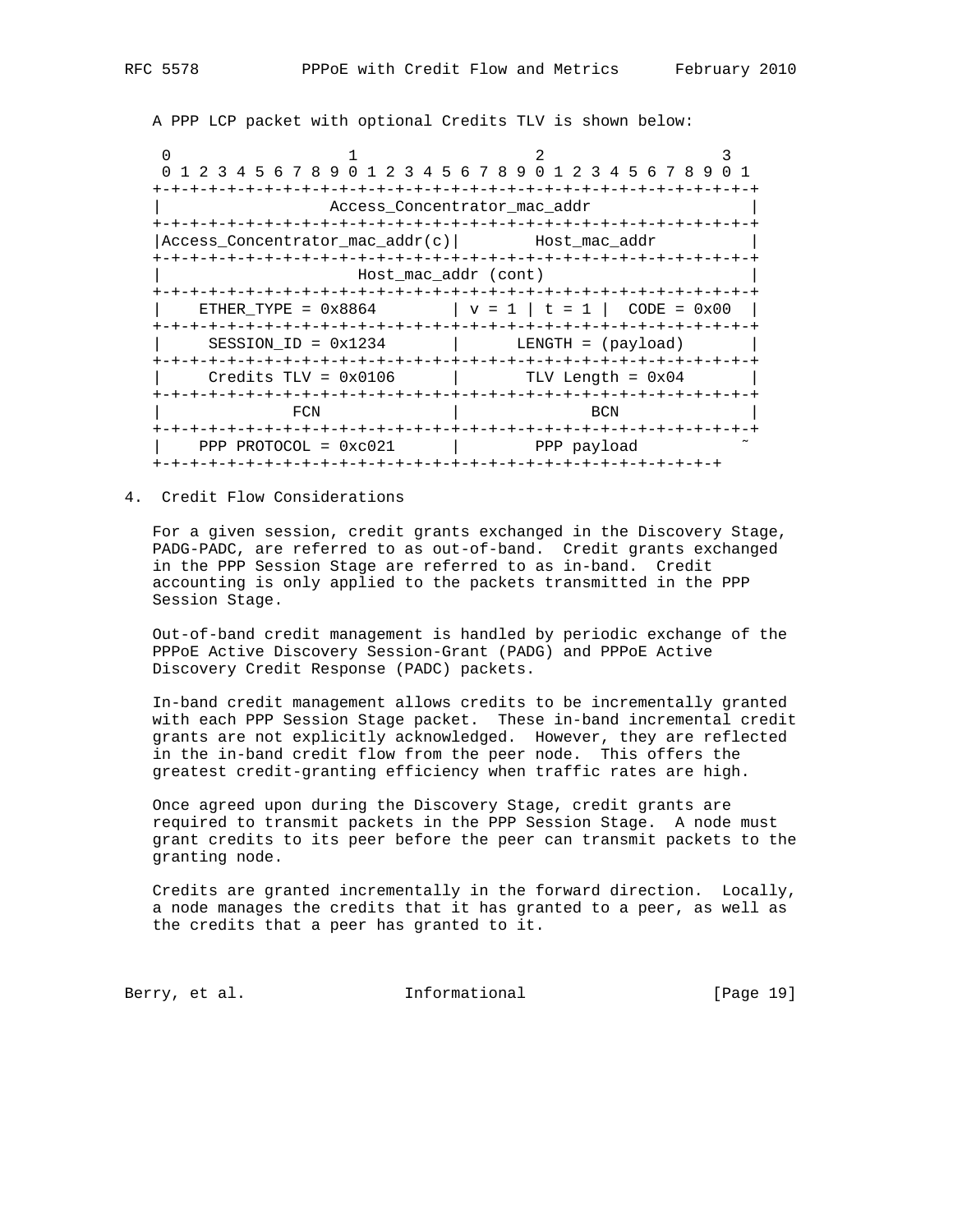Grants received from a peer are added to a local running credit counter. The accumulated credits are decremented with each packet the node transmits to the peer. When the running counter reaches zero, the node must stop transmitting packets to the peer.

 To manage the credits that a node has granted, the node maintains a running counter. With each PPP Session Stage packet received from the peer, the running counter is decremented. When the running counter reaches zero, no additional packets are expected. The node incrementally grants more credits to the peer to maintain packet flow. Packets received when granted credits have been exhausted are discarded.

5. PADG and PADC Retransmission

 When a node does not receive a PADC packet in response to a PADG within a specified amount of time, it should transmit a new PADG packet with zero credits, using the same sequence number and doubling the waiting period. A PADC response with the associated sequence number will indicate whether or not the previously granted credits were accumulated. If they were not, a PADG with credits and an incremented sequence number should be transmitted. This process should be repeated until granted credits are properly acknowledged or as many times as desired.

 When a node does not receive a PADQ metric packet in response to a query within a specified amount of time, it should resend the PADQ query packet and double the waiting period. This can be repeated as many times as desired.

6. Other Considerations

 A node may autonomously generate PADQ metric packets. The rate of autonomously generated PADQ metric packets may need to be throttled so as not to overrun the peer.

 The sending and receiving of PPPoE Discovery packets are independent of credit counts. For example, a node must always be able to receive a PADG and send a PADC.

 During normal operation, nodes may disagree about the number of credits. Operational credit mismatches would occur due to packets in transit on the wire. Much larger credit mismatches can occur if there are transmission errors. To correct these larger errors, the BCN fields of the PADG and PADC packets and in-band credit grants from a peer can be used by the receiving node to reset the credit values of its peer.

Berry, et al. 1nformational [Page 20]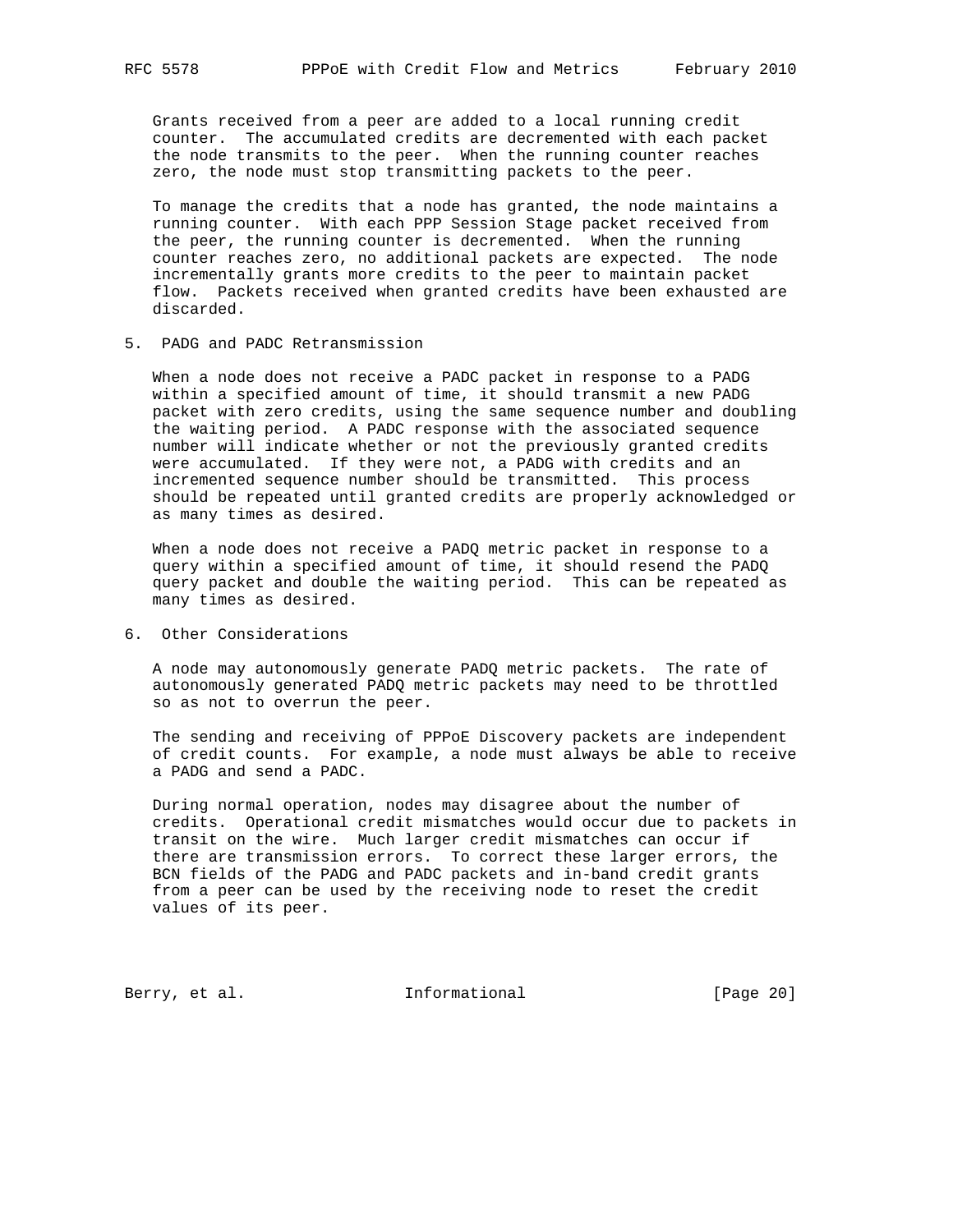# 7. IANA Considerations

 IANA has assigned the following PPPoE TLV Values for which this RFC serves as the reference:

|     | TLV Value       | TLV Name            | Description       | Reference |
|-----|-----------------|---------------------|-------------------|-----------|
|     |                 |                     |                   |           |
| 262 | 0x0106          | Credits             | See the reference | [RFC5578] |
| 263 | $0 \times 0107$ | Metrics             | See the reference | [RFC5578] |
| 264 | 0x0108          | Sequence Number     | See the reference | [RFC5578] |
| 265 | $0 \times 0109$ | Credit Scale Factor | See the reference | [RFC5578] |

 IANA has assigned the following PPPoE Code fields for which this RFC serves as the reference:

| Code |  | PPPOE Packet Name            |  | Description       | Reference |
|------|--|------------------------------|--|-------------------|-----------|
|      |  |                              |  |                   |           |
|      |  | 10 0x0a PADG, Session-Grant  |  | See the reference | [RFC5578] |
|      |  | 11 0x0b PADC, Session-Credit |  | See the reference | [RFC5578] |
|      |  | Response                     |  |                   |           |
|      |  | 12 0x0c PADO, Ouality        |  | See the reference | [RFC5578] |

8. Security Considerations

 This memo defines a mechanism for adding flow control to the existing PPP over Ethernet (PPPoE) sessions. These extensions are subsequent to the existing PPPoE security mechanisms as described in RFC 2516 [2]. It is required that the Service TLV and Session ID always be validated prior to processing credits.

- 9. References
- 9.1. Normative References
	- [1] Simpson, W., Ed., "The Point-to-Point Protocol (PPP)", STD 51, RFC 1661, July 1994.
	- [2] Mamakos, L., Lidl, K., Evarts, J., Carrel, D., Simone, D., and R. Wheeler, "A Method for Transmitting PPP Over Ethernet (PPPoE)", RFC 2516, February 1999.
- 9.2. Informative References
	- [3] An open source (GPLv2) PPPoE Client implementation of RFC 5578, PPP Over Ethernet (PPPoE) Extensions for Credit Flow and Link Metrics, http://rfc4938.sourceforge.net/.

Berry, et al. 1nformational [Page 21]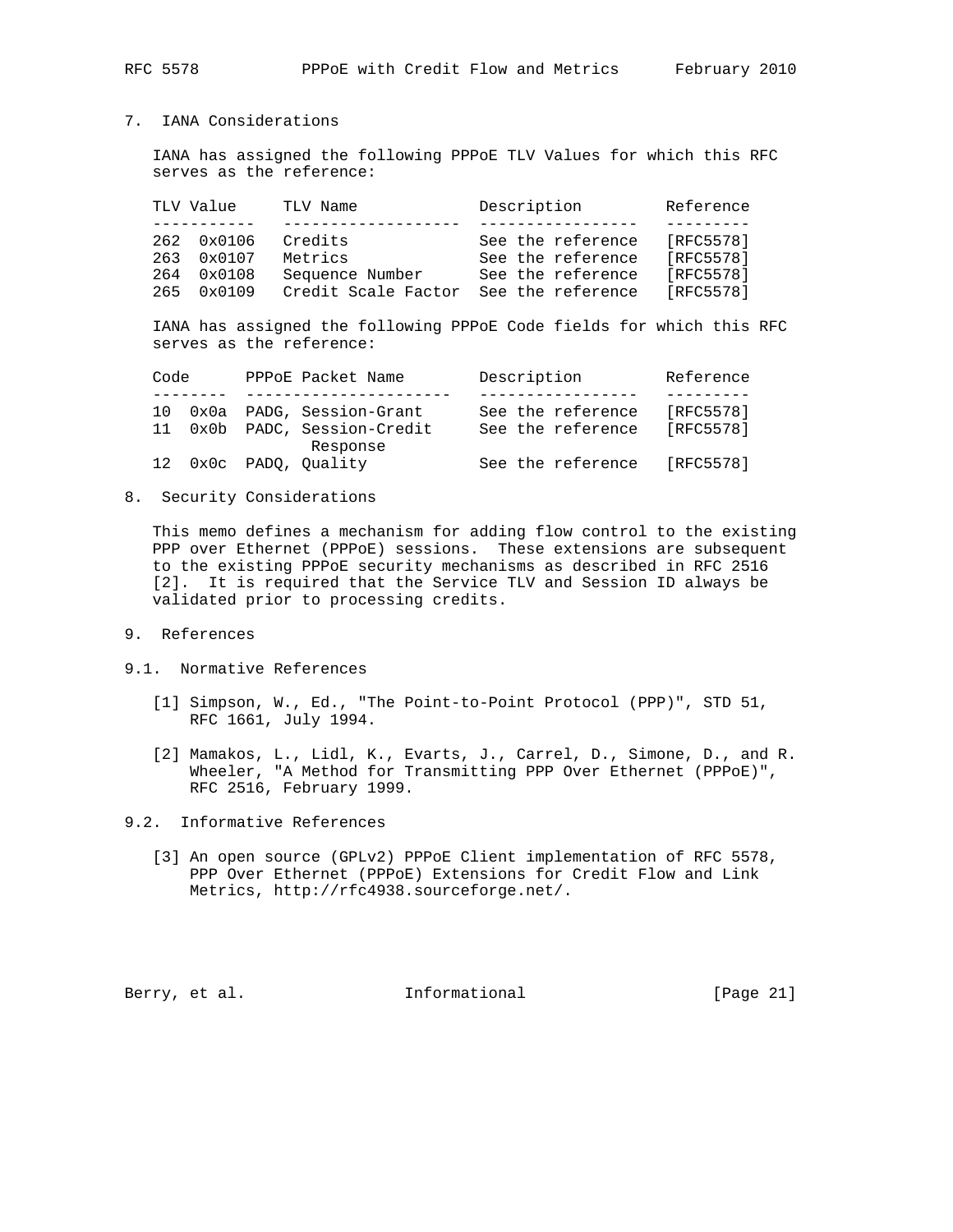Appendix A. Examples of Session Credit Flows

Session Credit Flow with the default 64-byte credit unit.

Server Client ==================================================================== <------------PADI-------------- Initiate ------------PADO--------------> Offer <------------PADR-------------- Credits TLV: FCN represents the initial Client credit grant to the Server in 64-byte units. BCN is set to 0. ------------PADS--------------> Credits TLV: FCN represents the initial Server credit grant to the Client in 64-byte units. BCN represents an echo of initial Client credits. <==============================> Data w/ optional in-band Credits TLV <------------PADG-------------- Credits TLV: (out-of-band) FCN represents an incremental Client credit grant to the Server, in 64-byte units. BCN represents the remaining Server credits that were granted to the Client, in 64-byte units. ------------PADC--------------> Credits TLV: (out-of-band) FCN represents an incremental Server credit grant to the Client, in 64-byte units. BCN represents the remaining Client credits that were granted to the Server, in 64-byte units. <==============================> Data w/ optional in-band Credits TLV <------------PADT--------------> Terminate Session Credit Flow with specific credit scale factor units for the

Server and the Client.

Berry, et al. 1nformational [Page 22]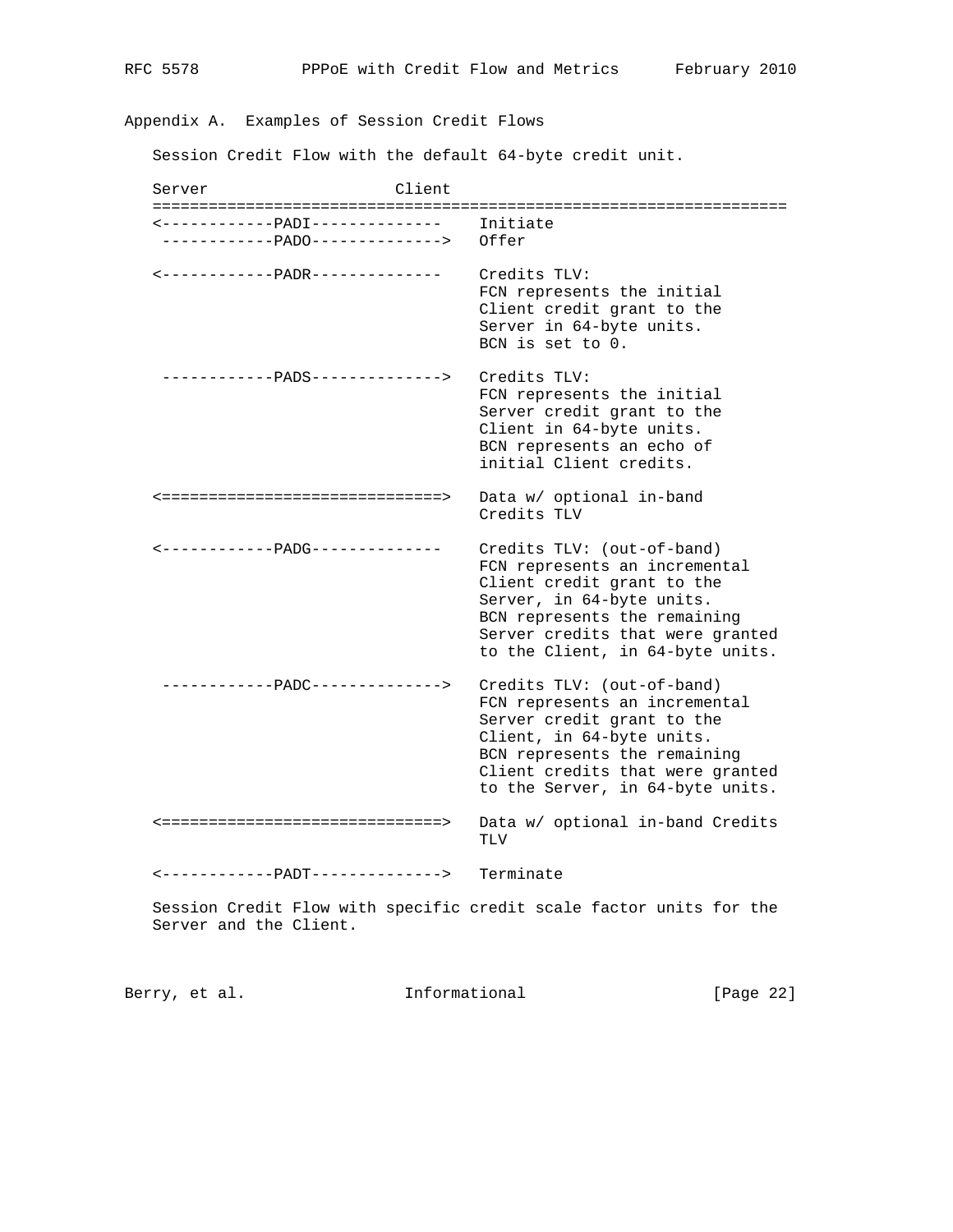Server Client ==================================================================== <------------PADI-------------- Initiate ------------PADO--------------> Offer <------------PADR-------------- Credits TLV: FCN represents the initial Client credit grant to the Server, in Credit Scale Factor TLV units. BCN is set to 0. ------------PADS--------------> Credits TLV: FCN represents the initial Server credit grant to the Client, in Credit Scale Factor TLV units. BCN represents an echo of the initial Client credits, in Credit Scale Factor TLV units. <==============================> Data w/ optional in-band Credits TLV <------------PADG-------------- Credits TLV: (out-of-band) FCN represents an incremental Client credit grant to the Server, in Credit Scale Factor TLV units. BCN represents the remaining Server credits that were granted to the Client, in Credit Scale Factor TLV units. ------------PADC--------------> Credits TLV: (out-of-band) FCN represents an incremental Server credit grant to the Client, in Credit Scale Factor TLV units. BCN represents the remaining Client credits that were granted to the Server, in Credit Scale Factor TLV units. <==============================> Data w/ optional inband Credits TLV <------------PADT--------------> Terminate

Berry, et al. Informational [Page 23]